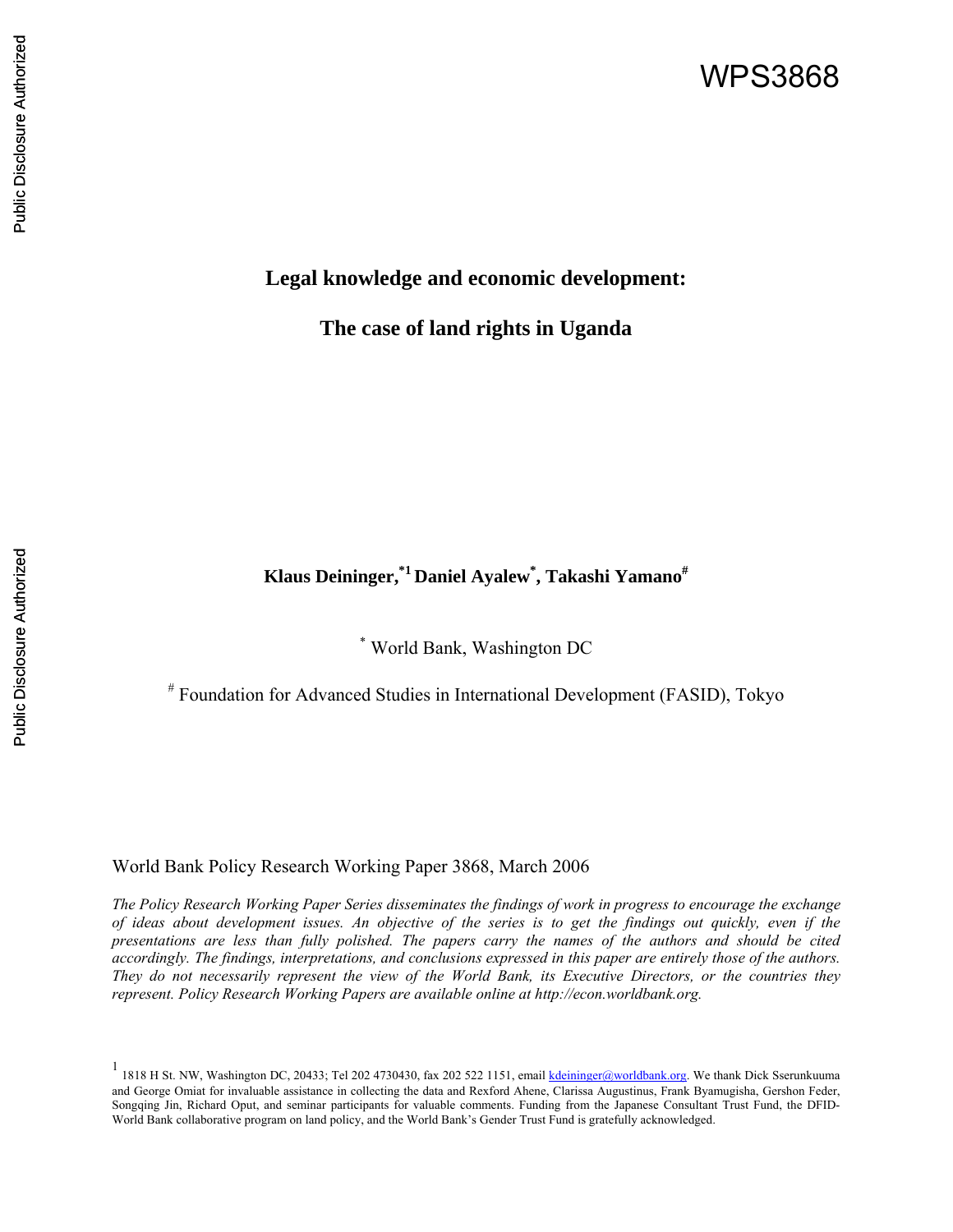## **Legal knowledge and economic development: The case of land rights in Uganda**

**Abstract:** Mixed evidence on the impact of formal title in much of Africa is often used to question the relevance of dealing with land policy issues in this continent. We use data from Uganda to assess the impact of a disaggregated set of rights on investment, productivity, and land values and to test the hypothesis that individuals' lack of knowledge of the new law reduces their tenure security. Results point towards strong and positive effects of greater tenure security and transferability. Use of exogenous knowledge of its provisions as a proxy for the value of the land law suggests that this piece of legislation had major economic benefits that remain to be fully realized.

#### **1. Introduction**

There are few issues on which neoclassical development economists seem to be able to agree as easily as the importance of secure property rights. Giving secure land rights to households has been shown to increase land-related investment, augment land values, reduce the level and likelihood of conflict, and spur economic participation. It will also provide a basis for reallocating an important factor of production to more efficient users and, if accompanied by a low-cost and formal means of verifying land ownership status, improve credit access (de Soto 2000). Based on this view of formalizing property rights as a key element for expanding the rule of law and reducing poverty, policy-makers all over the world have spent significant resources on programs to formalize land tenure, award title to land, and establish the administrative infrastructure to maintain the records created in this process.

However, empirical evidence concerning the impact of traditional methods to increase land tenure security in Africa is rather mixed (Bruce and Migot-Adholla 1994, Besley 1998). In fact, a large number of rather ineffective interventions (Atwood 1990) led some to characterize efforts to increase tenure security as "unimportant" or even dangerous (Pinckney and Kimuyu 1994) while prompting others to warn against "institutional midwifery" that would combine an overly teleologic worldview with unrealistic perceptions about the ability to transfer blueprints between countries (Platteau 1996, Sjaastad and Bromley 2000a). African land tenure institutions are subject to extraordinary strains arising form a major economic transition and urbanization, demographic and ecological pressures, and recently the tragedy of HIV/AIDS (Andre and Platteau 1998, Deininger and Castagnini 2005). Given the limited outreach of formal tenure systems (Oosterberg 2002), the main burden falls on customary institutions. Even though these have proven to be quite adaptive in the past, their ability to deal with gender and interethnic conflict, and to maintain traditional structures of control in an increasingly impersonal "modern" environment can not be taken for granted. In fact, such limitations have led to problems related to gender discrimination (Khadiagala 2001, Tripp 2004), wealth bias (Goetz 2002, Peters 2004), and corruption (Fitzpatrick 2005).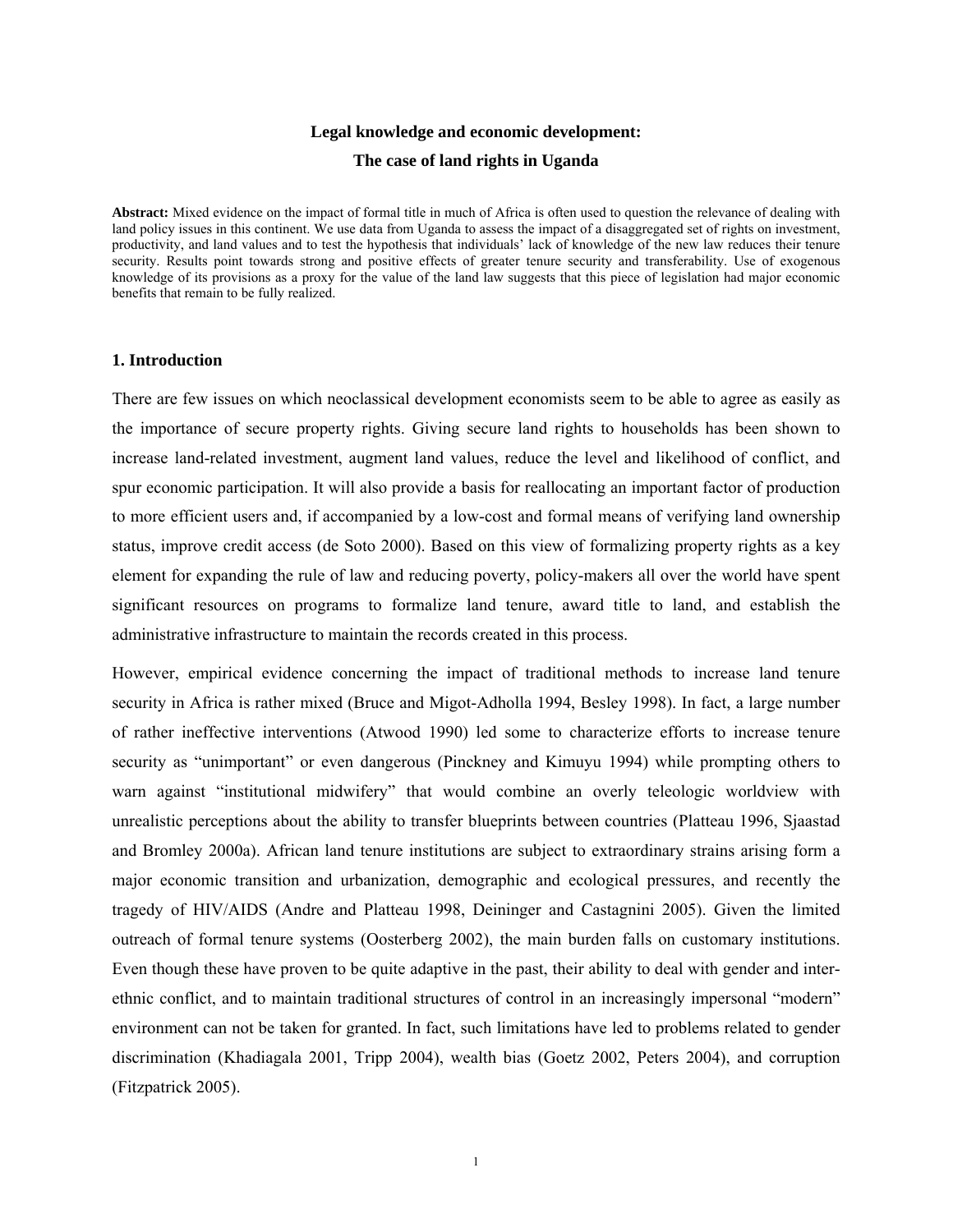Recognition of the limited success of traditional approaches has given rise to a more nuanced approach that is aware of the multi-dimensional nature of land rights which is unlikely to be captured by a simple "title-no title" dichotomy. It views institutional change as a process that will proceed at different speeds in different environments even within the same country and where clear rules and mechanisms for enforcement will be as important as the substantive content of rights (Deininger 2003). In this spirit, many African countries have recently revised their land legislation to help establish land tenure regimes offering greater tenure security to groups who have traditionally been left out and arrangements that can be flexibly adapted to local conditions (Toulmin and Quan 2000). The multi-faceted importance of land polices for growth and equity makes analysis of the impact of such legal changes that could identify lessons for others of great interest. However, while there are a growing number of descriptive accounts, we know of no study that aims to evaluate the impact of such changes.

In this paper, we use the case of Uganda to address this issue. We go beyond existing literature in two respects, by explicitly distinguishing tenure security from transferability, and by introducing an objective measure of households' awareness about the provisions of the new law. The former arises from the need to distinguish between different types of formal and informal rights while the latter recognizes that knowledge about provisions contained in new legislation is a necessary, though not sufficient, condition for laws to have an impact. Availability of data from two otherwise comparable groups of communities, one of which was subject to sensitization by government officials in preparation of a pilot for systematic adjudication, provides an exogenous source of variation. To the extent that this allows us to consider knowledge as exogenous, we are able to derive an estimate of the "value" of legal change.

The paper is organized as follows. Section two reviews literature measuring tenure security and assessing the economic impact of interventions that aim to increase the security of producers' land rights and derives the framework underlying our econometric estimation. Section three links this general debate to Uganda by highlighting the nature of the country's land tenure system and the changes in tenure security brought about by the new land law. This is followed by a description of the data used and a range of basic descriptive statistics. Section four presents results regarding the impact of knowledge as well as other factors on land-related investments, the efficiency of agricultural production, and self-assessed land sales. Section five draws out implications for policy and further research.

#### **2. Background and motivation**

This section introduces the variables to represent the different elements of interest and provides the justification for distinguishing tenure security from transferability. Relating our variables to the existing literature and the results obtained therein, we draw out implications and discuss the specification and framework for testing these relationships econometrically.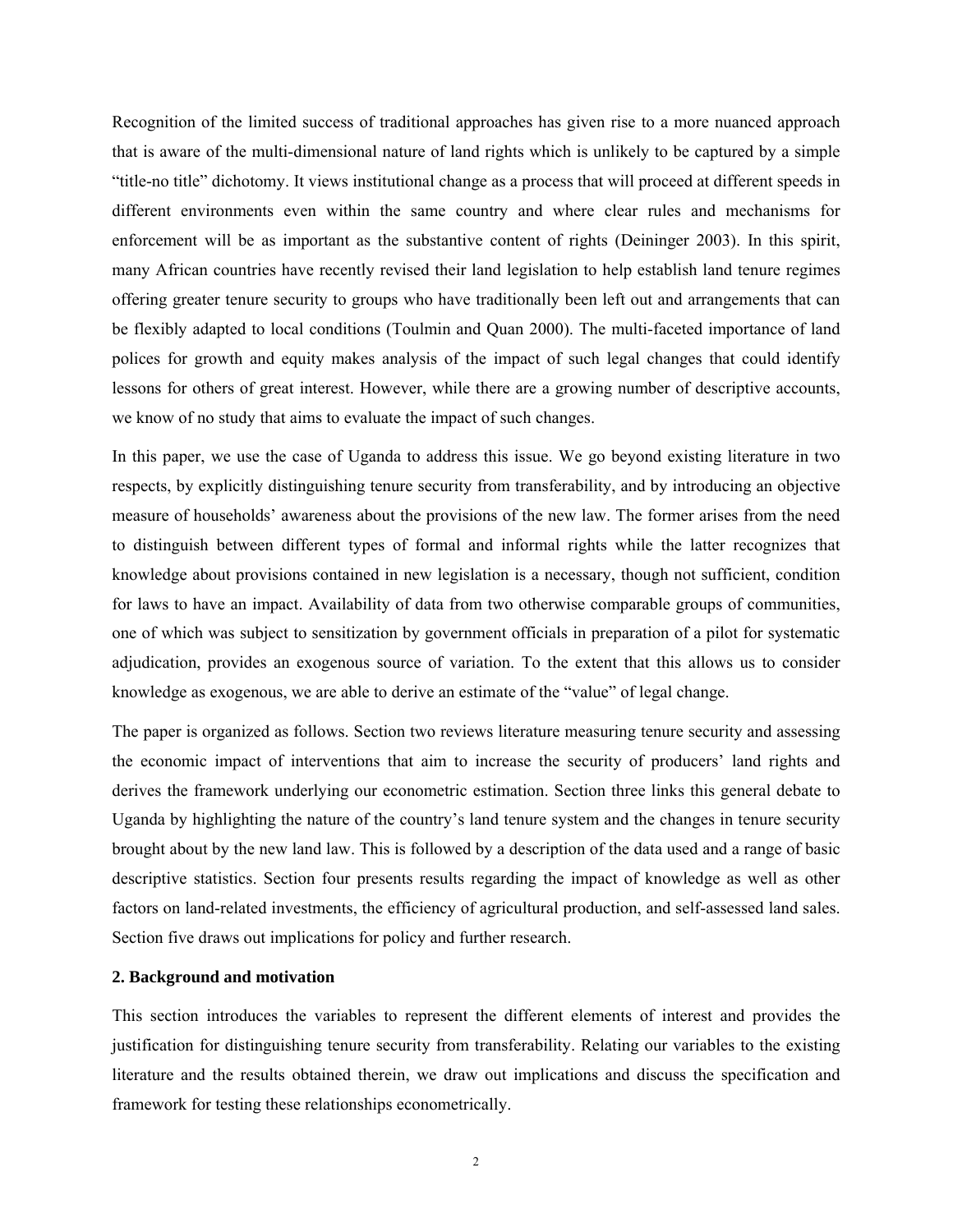#### **2.1 Land tenure security and investment: Conceptual and measurement issues**

The empirical link between greater tenure security and transferability of land and incentives for investment and efficiency of resource use rests on three arguments. First, security of rights, i.e. a reduction in the probability of being evicted or otherwise losing land rights has been shown to provide land users with greater assurance that they will be able to enjoy the fruits of their labor, thus encouraging them to make long-term investments and manage land in a sustainable fashion (Besley 1995). Having land rights defined clearly and accessible enforcement institutions available reduces the probability of unproductive spending on conflict, something that has been shown to have far-reaching impacts on productivity as well as equity (Deininger and Castagnini 2005). Second, adding the right to transfer land to others, either through rental or sale, encourages investment as it makes it easier to liquidate such investment in case of an exogenous shock (Deininger *et al.* 2005). It also constitutes an essential precondition for transactions that can help bring land to more efficient uses, thus maximizing output and allocative efficiency and creating the preconditions for labor to move from agriculture to non-agricultural pursuits in the broader context of economic development (Kung 2002). With rapid economic transition, e.g. at the urban fringe or in areas of rapid commercial expansion, and the associated increase in the number of transactions, ways of ensuring the legitimacy of land transfers and eliminate incentives for opportunistic behavior by one of the contracting parties have been shown to be critical to (Lavigne Delville 2002). Finally, having a formalized and low-cost way to unambiguously identity land owners without the need to physically inspect the parcel, enquire with neighbors, or conduct an extensive search of land records, allows the use land as collateral. This will, in turn, be critical to facilitate financial market development and the emergence of more sophisticated financial instruments that draw on the abstract representation of land rights provided by titles (de Soto 2000).

Differentiating elements of property rights in this way illustrates two points. First, although they do not form a necessary evolutionary sequence, different elements build upon each other and the institutions to support them become increasingly more sophisticated and costly to implement (Siaastad and Bromley 2000b). Second, any land tenure regimes defines a multi-dimensional bundle of rights, the content of which often differs depending on local circumstances. More disaggregated information on the individual "sticks" in this bundle will be required to accurately assess the impact of specific rights. In fact, the high variability in the results from empirical studies aiming to explore the impact of title (Pinckney and Kimuyu 1994, Migot-Adholla *et al.* 1994, Roth *et al.* 1994) can be interpreted as resulting at least partly from omission of "lesser" rights to transfer land with or without permission by the lineage or a finer gradation of tenure security linked to this arrangement in specific contexts. For example, formal title will have maximum impact on increasing tenure security if owners and potential buyers are aware of the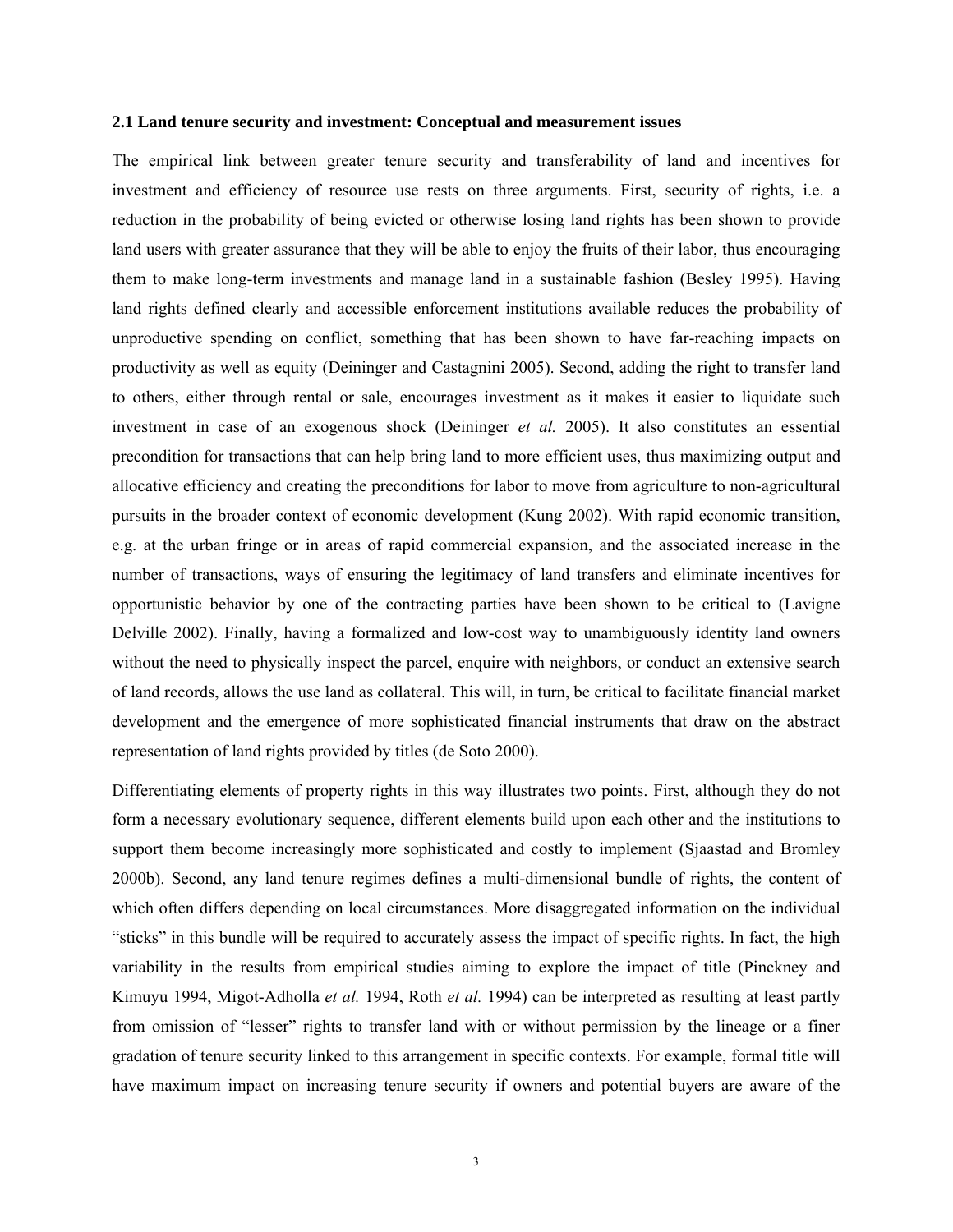significance of such documents, they are socially accepted, unambiguous, up to date, and backed up by enforcement institutions that are accessible at low cost. Even then, the cost of establishing a system of title may be justified only in areas where there is demand for credit. Lower cost options, which can be upgraded incrementally, may, within a given resource envelope, have a potential to provide "adequate" level of security to a greater number of people. For our analysis, this has two consequences.

One implication is that, even though transfer rights and tenure security can be synonymous, as is implicitly assumed in a large number of studies (Blarel 1994, Matlon 1994, Place and Migot-Adholla 1998, Place and Otsuka 2001), this is by no means necessary. In fact, there are many situations where the correlation between security and transferability is modest at best.<sup>1</sup> In this case, treating the two as interchangeable can lead to flawed conclusions, e.g. recommending improvements in transferability rather than greater attention to tenure security. For example, in Ethiopia security against land loss has an impact that is quite distinct to that of transferability (Deininger *et al.* 2005, Ayalew *et al.* 2005), a nuance which important policy implications that are easily lost if both are lumped together. This implies that in the empirical analysis, it will be necessary to distinguish security against eviction (or against land loss) from transferability, i.e. the ability to transfer land to other users tin the market for either sales or rental.

A second issue of relevance is that empirical research on land tenure in Africa has rarely paid attention to the fact that the security and ability to enforce all types of land rights in any given institutional environment depends on the owner's knowledge of his or her rights. The 'power of knowledge' has been highlighted in a wide array of contexts such as the allocation of public funds (Reinikka and Svensson 2003), the quality and effectiveness of public service delivery (Deininger and Mpuga 2005), and policies for natural resource management (Pender *et al.* 2004). Taking more explicit account of knowledge is of particular relevance in our context as many African countries have recently passed new land laws without always having sufficient capacity to disseminate or implement them (McAuslan 1998).

#### **2.2 Conceptual framework and estimation strategy**

 $\overline{a}$ 

For a number of reasons, the case of Uganda provides ideal conditions to explore some of the above issues empirically. In 1998, the country introduced a new land law that has far-reaching impacts on the rights of most rural cultivators but little effort was made to disseminate this law. Available data allow to distinguish tenure security from conditional or unconditional transferability, in addition to containing a separate indicator of knowledge. We also have several outcome indicators, in particular whether or not visible (trees) or non-visible (mulching, application of manure) investments were undertaken, the

<sup>&</sup>lt;sup>1</sup> Land rights that are fully transferable but highly insecure are often encountered in post-conflict situations as in Nicaragua or Cambodia (Sophal *et al.* 2001, Deininger and Chamorro 2004). On the other hand, a number of countries such as Ethiopia, Mexico, India, or China impose restrictions on the transferability of land through either rental or sale even though tenure security is often quite high especially following recent legal changes and efforts to register land rights (Zepeda 2000, Haque 2001, Teklu and Lemi 2004, Deininger and Jin 2005).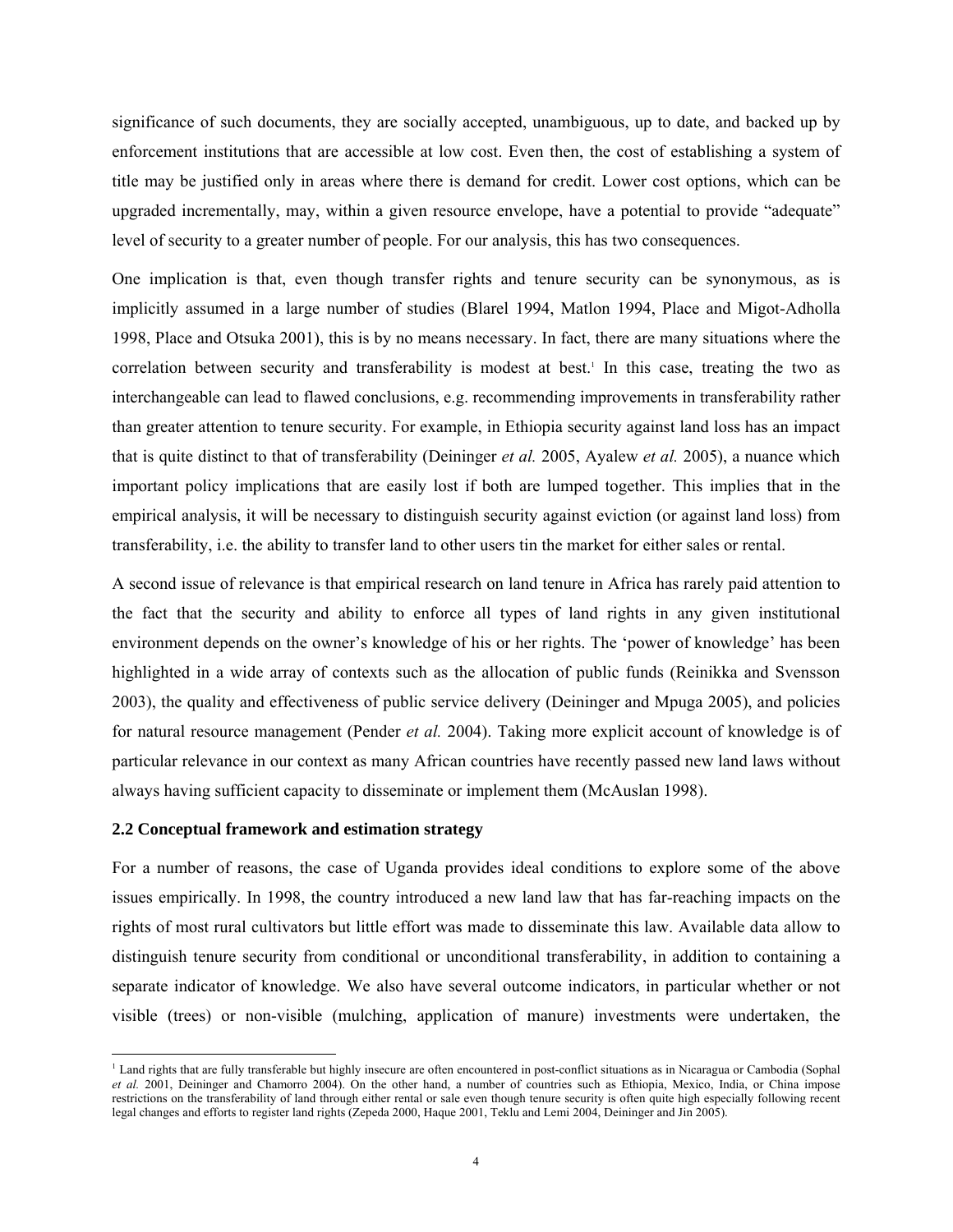productivity of land use, and self-assessed land values. This allows assessing the impact of tenure security, transferability and legal knowledge on visible and non-visible investment, productivity of land use, and land values, to test for possible differential effects of land tenure security and transferability and to quantify the impact of the recent legal changes. In fact, to the extent that, due to the pattern of dissemination of the law, legal knowledge by households can be considered as exogenous, measuring its impact on observed behavior provides a good estimate of the impact of new legal provisions.

Our conceptual framework with respect to the three outcome variables of interest is straightforward. Concerning *investment*, we assume that greater security against eviction will increase the propensity to make both visible and non-visible investments while greater transferability will affect the former but not the latter (Deininger *et al.* 2005). In addition to encouraging visible investment, transferability will also enhance the ability to use land as collateral for credit, although this is of limited relevance as long as the investments considered are labor-intensive. Higher levels of tenure security and transferability will increase *productivity* of land use through their effect on visible investments. Tenure security will also affect producers' incentives to exert effort and may be correlated with unobservable stocks of non-visible investments accumulated from the past. Transferability, in turn, may enhance productivity by making it easier for producers to obtain input credit. As *land prices* represent the present value of the income stream to be derived from a piece of land, they provide a way of checking the consistency of our results and to summarize the impact of policy change in a statistic that is easily understood and can be used to compare cost and benefit of alternative policy action.

We consider *tenure security* to be a function of the tenure regime, presence of ownership as compared to mere occupancy rights and the households' knowledge of current legal provisions. The latter is approximated by an index that is constructed based on household members' response to six questions referring to key aspects of the new law as explained in more detail below. To represent the level of *transferability*, we follow the literature and add the number of transfer rights in three dimensions (sale, rental, and bequest) at the parcel level (Besley 1995). We do so for rights that can be exercised with and without outside approval, thus obtaining one index of conditional and one of unconditional rights. Linking the different types of rights to observed outcomes then provides us with a straightforward set of hypotheses, as we will discuss in more detail in the context of the empirical framework for estimation.

*Land-related investment:* We use a dummy for whether any trees were planted during the 5-year period preceding the survey and the number of tress planted as indicators for visible long-term investment. Invisible investment is proxied by whether or not the plot had received manure, mulch or crop residue during the year preceding the survey. Letting *I* denote either the amount of land-related long-term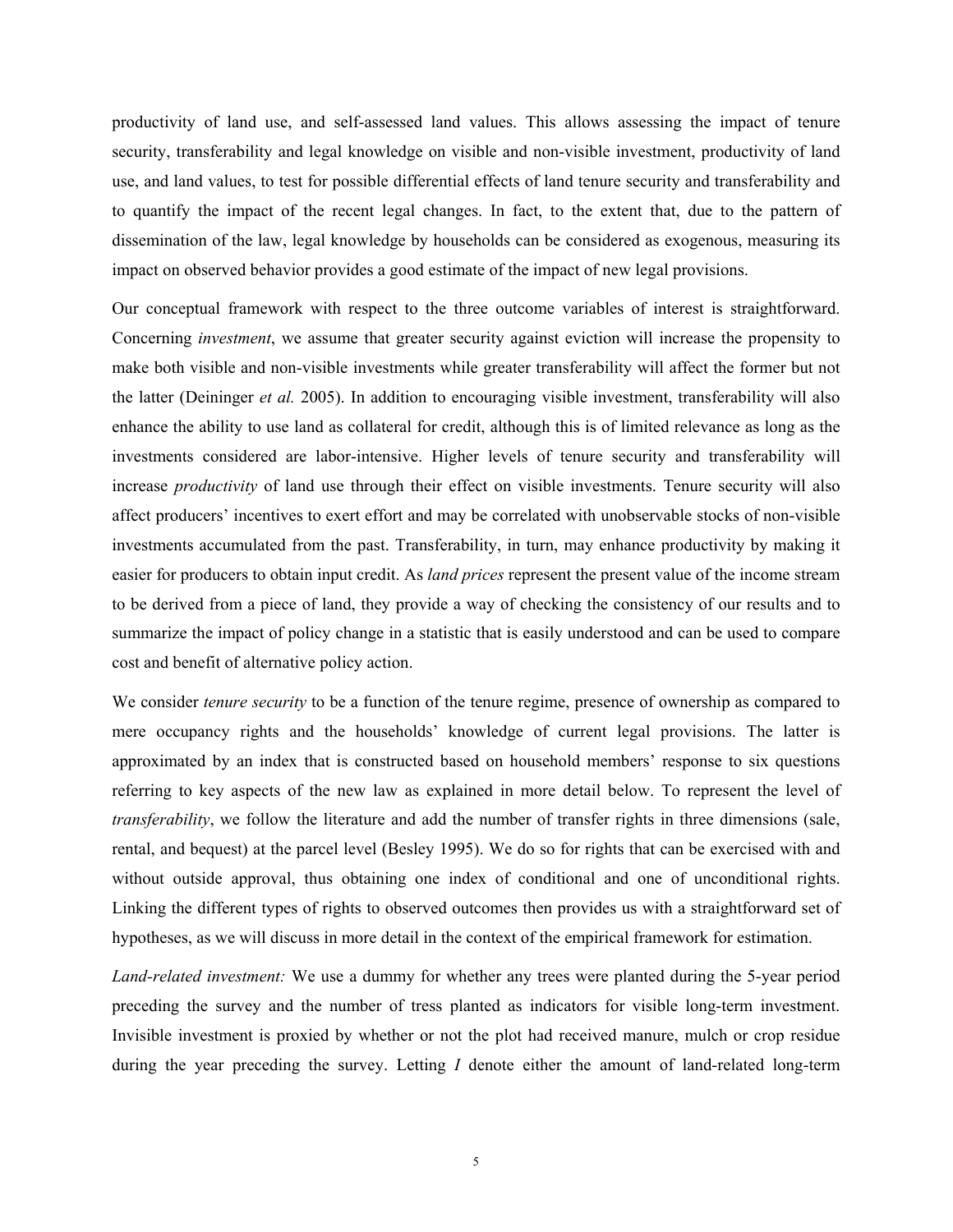investment or a dummy for whether or not visible or invisible investment was undertaken and indexing households by *h* and parcels by *i*, the estimating equation can be written as:

$$
I_{hi} = \alpha_1 + \beta_1 X_h + \phi_1 K_h + \gamma_1 R_{hi} + \theta_1 T_{hi} + \beta_1 T_{hi} \otimes O_{hi} + \eta_1 P_{hi} + \lambda_1 V + \varepsilon_{hi},
$$
\n(1)

where  $I_{hi}$  denotes the different indicators of investment as defined above and  $X_h$  and  $P_{hi}$  are vectors of household- and parcel characteristics, respectively to control for heterogeneity across farmers and parcels (e.g. in terms of soil quality, topography and location). At the parcel level, *Rhi* is a vector of transfer rights, *Thi* is a dummy variable representing the tenure type (freehold/*mailo* or customary) of a given parcel and  $O_{hi}$ , which is interacted with  $T_{hi}$ , is a dummy for whether the plot is owned or occupied.  $K_h$  is an index measuring household *h*'s knowledge of the land law, *V* is a vector of village level infrastructure such as distance to the nearest district city and electricity access, *εhi* is an iid error term, and the remaining greek letters are coefficients to be estimated.

To construct *Rhi*, we add the number of transfer rights for each parcel as described above. As the formal documentation for freehold and *mailo* land is identical, we let *Th* equal one if the parcel is held under either of these forms (including also 2 parcels held under leasehold tenure) and zero otherwise. It matters, of course, greatly whether a household is an owner or an occupant on *mailo* or other freehold land, we interact  $T<sub>h</sub>$  with an occupancy dummy (one for occupants and zero otherwise), something that will also allow us to quantify possible investment- and productivity benefits from regularizing *mailo* occupants. The level of legal knowledge,  $K_h$ , at the household level is represented by the maximum score in the quiz administered to both the main male and female household members, thus implicitly assuming that such information is fully shared within the household.

While many empirical studies assume rights to be exogenously given, others show that farmers make land related investments to enhance such rights (Besley 1995, Brasselle *et al.* 2002, Place and Otsuka 2002). In our context, although a parcel's land tenure status can be considered exogenous, investments to increase transferability of land are a concern that is of empirical relevance. If transferability is endogenous, estimation of the above model by OLS will yield biased estimates. To deal with this, we use the Amemiya Generalized Least Squares (AGLS) estimator which has been shown to provide consistent and asymptotically efficient parameter estimates for limited dependent variable models (Newey 1987). As is standard in IV techniques, this procedure requires inclusion of identifying variables that are exogenous causes of variation in the rights variables but do not directly affect land-related investments. Modes of acquisition are well-suited to perform this function and categories included to empirically represent these in the first stage regression are whether a plot has been inherited, separately from the husband's and the wife's family, rented-in or occupied without permission, with purchase being the excluded category.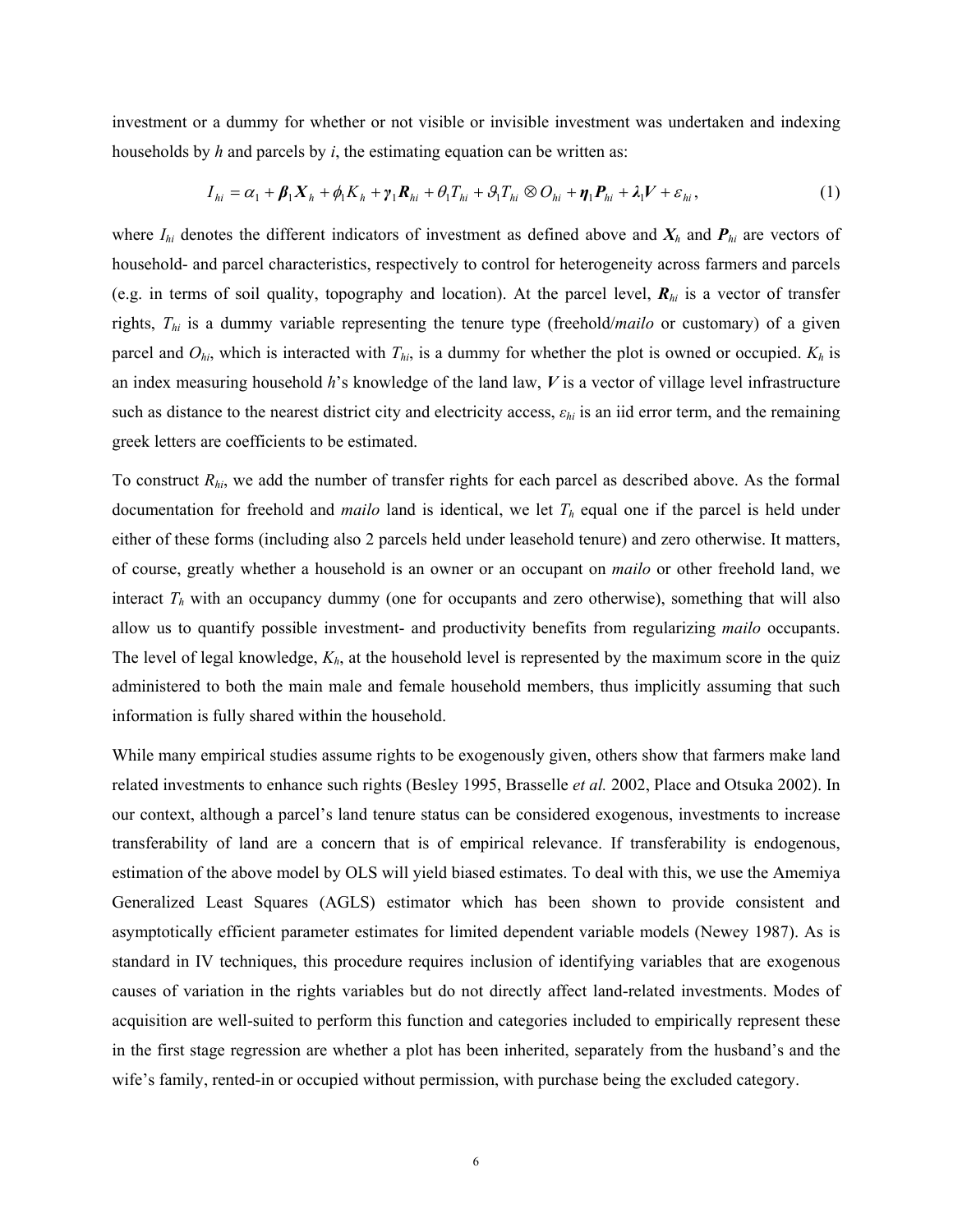Based on the above discussion, we expect the variables measuring transferability and overall awareness of the land law to have positive effects on land-related investments by enhancing tenure security. Moreover, we can test for differences in tenure security that affect investment between lands held under freehold or *mailo*, and differentially for owners and occupants of such lands, by assessing whether the sign of the coefficient on the freehold/*mailo* dummy or the sum of this coefficient and its interaction with the occupancy dummy is significantly different from zero. The magnitude of the latter allows quantification of the increment in investment incentives that could be expected from regularizing *mailo* tenants while comparing the former will help to assess the importance of knowledge relative to more traditional indicators of tenure security.

*Productivity of land use:* While the general framework is similar, separate regressions for the productivity of land use, where past investments are included as right hand side variables allow us to test the extent to which tenure security and transferability have an impact over and above their impact on investment. As discussed above, finding such an effect would point towards increased incentives to supply effort (for tenure security) or greater ability to obtain credit (for transferability). We estimate a production function where the gross value of output is a function of input use, the presence of improvements and other parcel as well as household characteristics, and our tenure security variables. The specification takes the form

$$
Y_{hi} = \alpha_2 + \beta_2 X_h + \phi_2 K_h + \gamma_2 R_{hi} + \theta_2 T_{hi} + \mathcal{G}_2 T_{hi} \otimes O_{hi} + \eta_2 P_{hi} + \delta_2 Q_{hi} + \varphi_2 Z_{hi} + \lambda_2 V + \upsilon_{hi},\tag{2}
$$

where  $Y_{hi}$  is the value of crop output of household *h* from parcel *i*,  $Z_{hi}$  is the value of purchased inputs on each parcel,  $\mathbf{Q}_{hi}$  is a vector denoting the pre-existing stock of different types of land-related investments (number of trees, soil and water conservation infrastructure), and  $v<sub>hi</sub>$  is an error term. All the other variables are as defined in (1). In addition to expecting positive coefficients on standard land quality and human capital characteristics, we also expect the stock of land-related improvements (visible and nonvisible) will increase the productivity capacity of land, the variables that measure tenure security may have an additional positive impact on productivity by increasing labor effort or the ability to obtain credit.

*Land values:* As land sale values are the present value of expected profits from cultivating a plot, any factor that affects land productivity should have a similar impact in a hedonic land price regression (Rosen 1974). Regressing self-assessed land prices on the same set of right-hand side variables as was used in the productivity regression thus provides a way of checking for the robustness of our results, in addition to allowing the derivation of a monetary value for some of the tenure security variables included earlier. Presence of considerable noise in the land price data by occupants forces us to restrict the sample to owned plots for which we estimate a land value function of the form

$$
L_{hi} = \alpha_3 + \beta_3 X_h + \phi_3 K_h + \gamma_3 R_{hi} + \theta_3 T_{hi} + \eta_3 P_{hi} + \delta_3 Q_{hi} + \lambda_3 V + \nu_{hi},
$$
\n(3)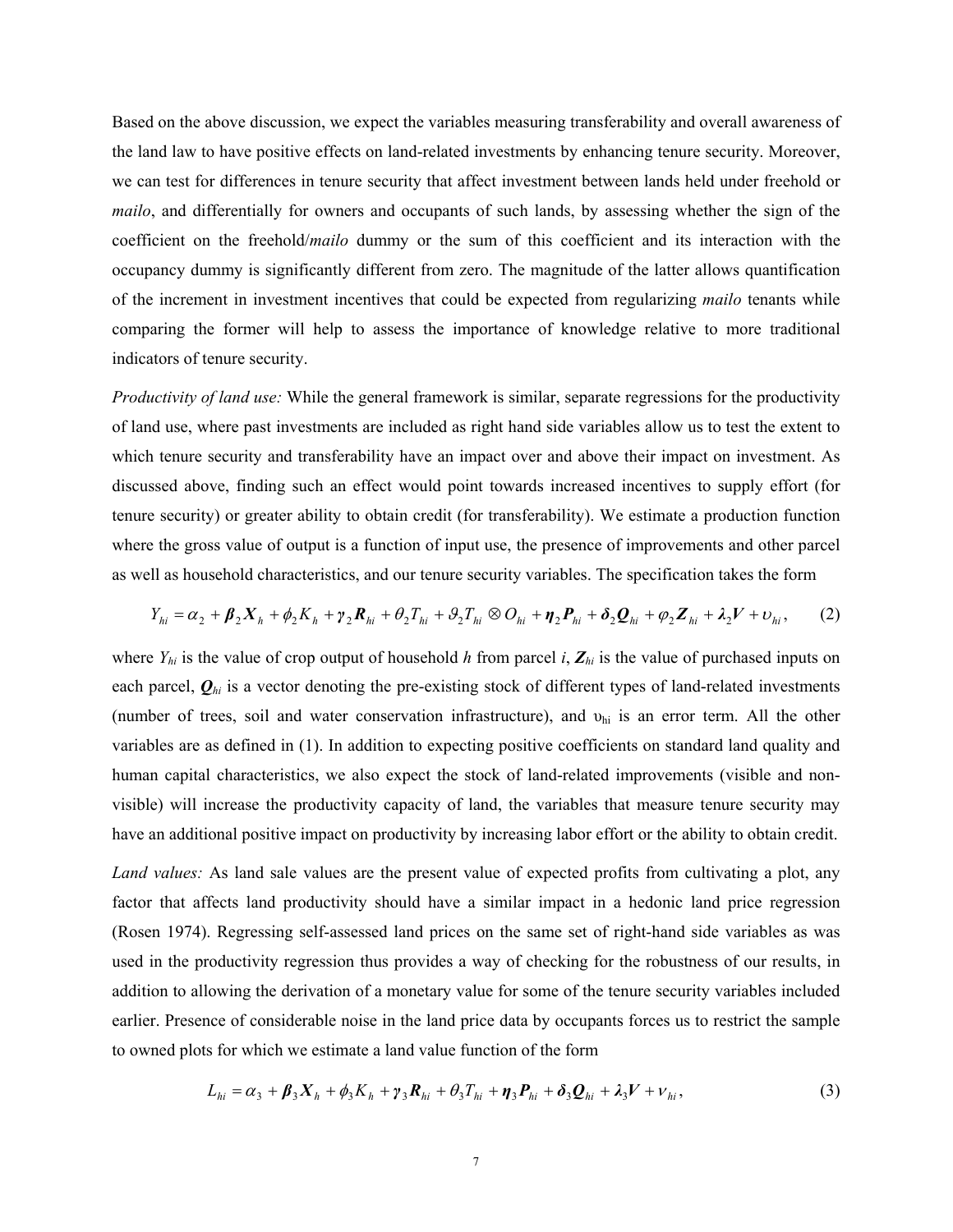where  $L_{hi}$  is the subjective land value of parcel *i* owned by household *h*, and  $v_{hi}$  is an error term. The interaction term of the tenure regime with ownership status is excluded because the estimation is done on a sub-sample of owners for the reason mentioned above. Given the subjective nature of reported land values, and the fact that household characteristics may affect the ability to make the most productive use of land, we also control for household characteristics and expect signs of the coefficients on the different variables to be consistent with what had been obtained earlier.

#### **3. Context and descriptive evidence**

To provide the context for our empirical analysis, this section highlights the importance of tenure security for investment and increased agricultural productivity for poverty reduction in Uganda. It describes the historical events that have significantly reduced tenure security for a large number of occupants as well as the measures taken by the recently passed Land Act to restore such security. We note the vast gap between the desired institutional structure and actual levels of implementation and use our survey data to provide empirical evidence on household and parcel characteristics as well as awareness of different provisions of the Land Act in the population.

#### **3.1 The broader relevance of land-related investment**

Although Uganda is a rather small country by African standards, it is characterized by a high level of variation in population density - which ranges from 65 per  $km^2$  in the North to 226 per  $km^2$  in the South-West and in physio-geographic conditions, which vary between nomadic semi-deserts in the North-East and the high elevations of the West and South-East. Population growth of 3.3% in the 1991-2002 period considerably increased land scarcity, with an increase in average population density from 64 persons per  $km<sup>2</sup>$  in 1980 to 124 in 2002 (Uganda Bureau of Statistics 2005). As more than 85% of the population live in rural areas and agriculture accounts for 77% of employment and 50% of total output (Belshaw *et al.* 1999), land has enormous socio-economic significance as a key productive asset and source of livelihood. Household surveys indicate that land makes up more than 50% of the average household's asset endowment and that 74% of households use agricultural land for subsistence (Deininger and Okidi 2003).

Elimination of implicit and explicit taxation of the agricultural sector in the early 1990s, together with comparatively high levels of economic growth created favorable conditions for agricultural productivity growth (Blake *et al.* 2002). However, the extent of investment and associated diversification of the productive sector remained limited and productivity failed to increase as expected (Belshaw *et al.* 1999). As a result, most of the increments in production achieved were due to expansion of cultivated area at the expense of woodlots, wetlands and natural grazing areas (Place and Otsuka 2000, Pender 2004) that can not be sustained in the future. There is consensus that higher investment to enhance land productivity,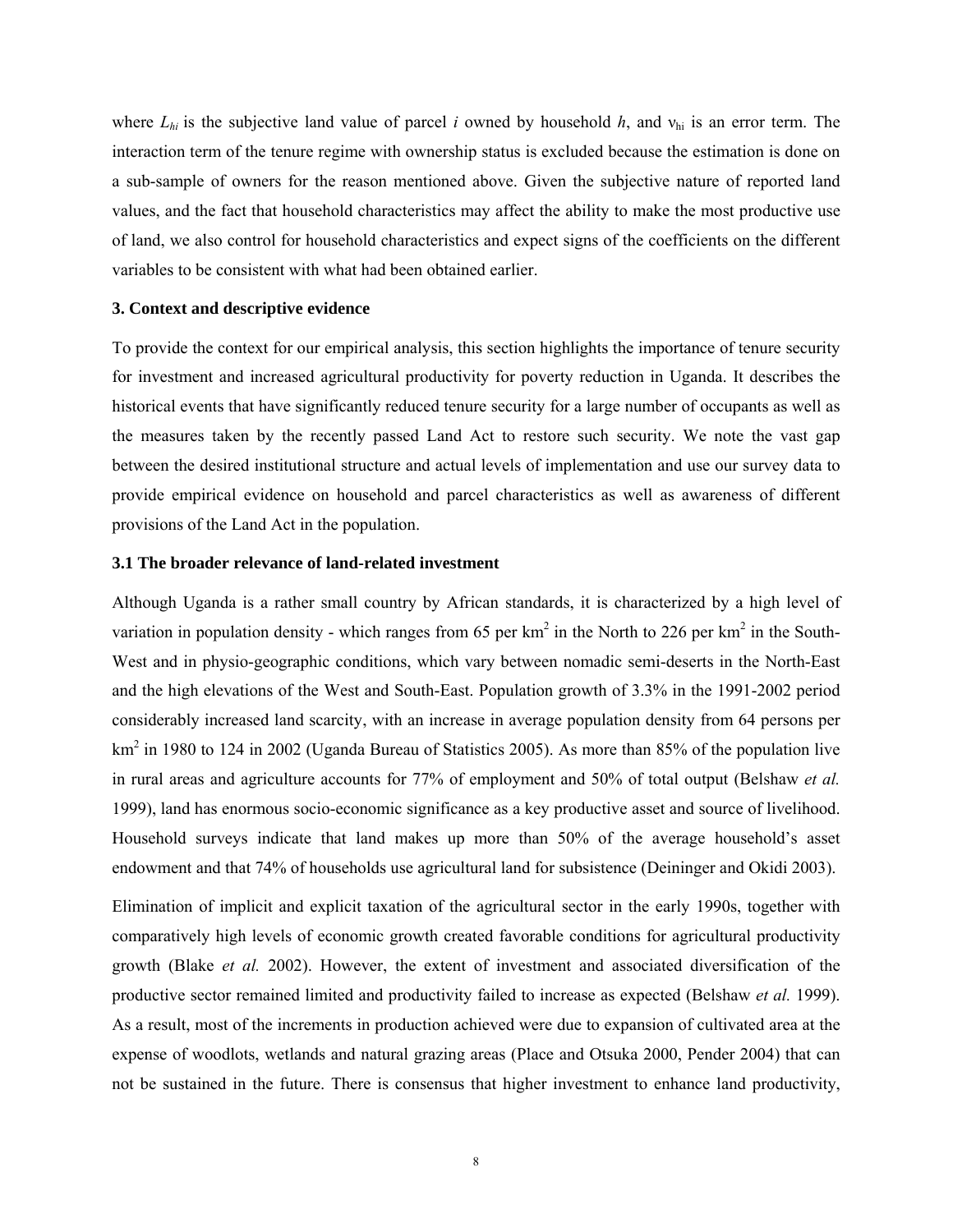allow the rural sector to realize its economic potential and lay the foundation for more rapid and sustained poverty reduction that could narrow a growing rural-urban gap (Kappel *et al.* 2005) will be critical. However, few studies have explored the contribution of tenure insecurity to limited rural investment in Uganda and the scope of land policy to help achieve broader goals. Before proceeding to the empirical part of the paper, we highlight that tenure insecurity is indeed widespread and that efforts to reduce it through the Land Act have not yet been fully effective.

#### **3.2 Uganda's land policy**

 $\overline{a}$ 

The key elements of Uganda's land tenure system date back to colonial occupation. Under the 1900 Buganda agreement,<sup>2</sup> the British awarded large tracts of "*mailo*" land and any smallholders occupying them to the Buganda king and his notables (Brett 1973). Only in 1928 were residual rights of the original occupants (who had been converted into tenants by a stroke of the pen) recognized by the *busuulu* (ground rent) and *envujju* (tribute) law which put a limit on the rent to be paid and provided protection against eviction without compensation of land-related investment. Lands not covered under this agreement were declared Crown Land, allowing the government to alienate such land (including their occupants) under freehold or leasehold grants. All of this implied that peasants on customary lands did not have any ownership rights of their own but were instead declared tenants who may or may not have some security against eviction. The ensuing insecurity and overlap of property rights created not only a fertile ground for conflict but also severe disincentives for land-related investment.

Nationalization of land under Idi Amin's 1975 land reform decree added to this complexity. The decree abolished freehold and *mailo* ownership and converted all land held under these categories into leasehold but made no attempt to resolve the problem of overlapping land rights (Baland *et al.* 2003). Its impact on the ground was, however, limited due to lack of implementation (Hunt 2004). As years of heated debate failed to produce an agreement on a legal basis for land issues that could have been included in the 1995 constitution, the constitution overturns the land reform decree and mandates passage of a separate land law within 2 years from its coming into force.

The 1998 Land Act, adopted in response to this requirement, includes far-reaching steps to increase tenure security for three groups who had enjoyed little or no protection in the past, namely customary land users, occupants on *mailo* land, and women. First, and most importantly, customary ownership is formally recognized and occupants on customary land converted into owners. Mechanisms are spelled out to allow customary owners to obtain a "certificate of customary ownership" that can be transferred through sale, rent, gift, or mortgage, and even converted into freehold titles through a well-defined process. Second,

<sup>&</sup>lt;sup>2</sup> In this agreement, the total area of Uganda, estimated at 19,600 square miles, was distributed among the Buganda king, the kabaka (958 square miles), one thousand chiefs and private landowners (8 square miles each), and the remainder which was declared Crown Land to be vested in the colonial government (West 1972).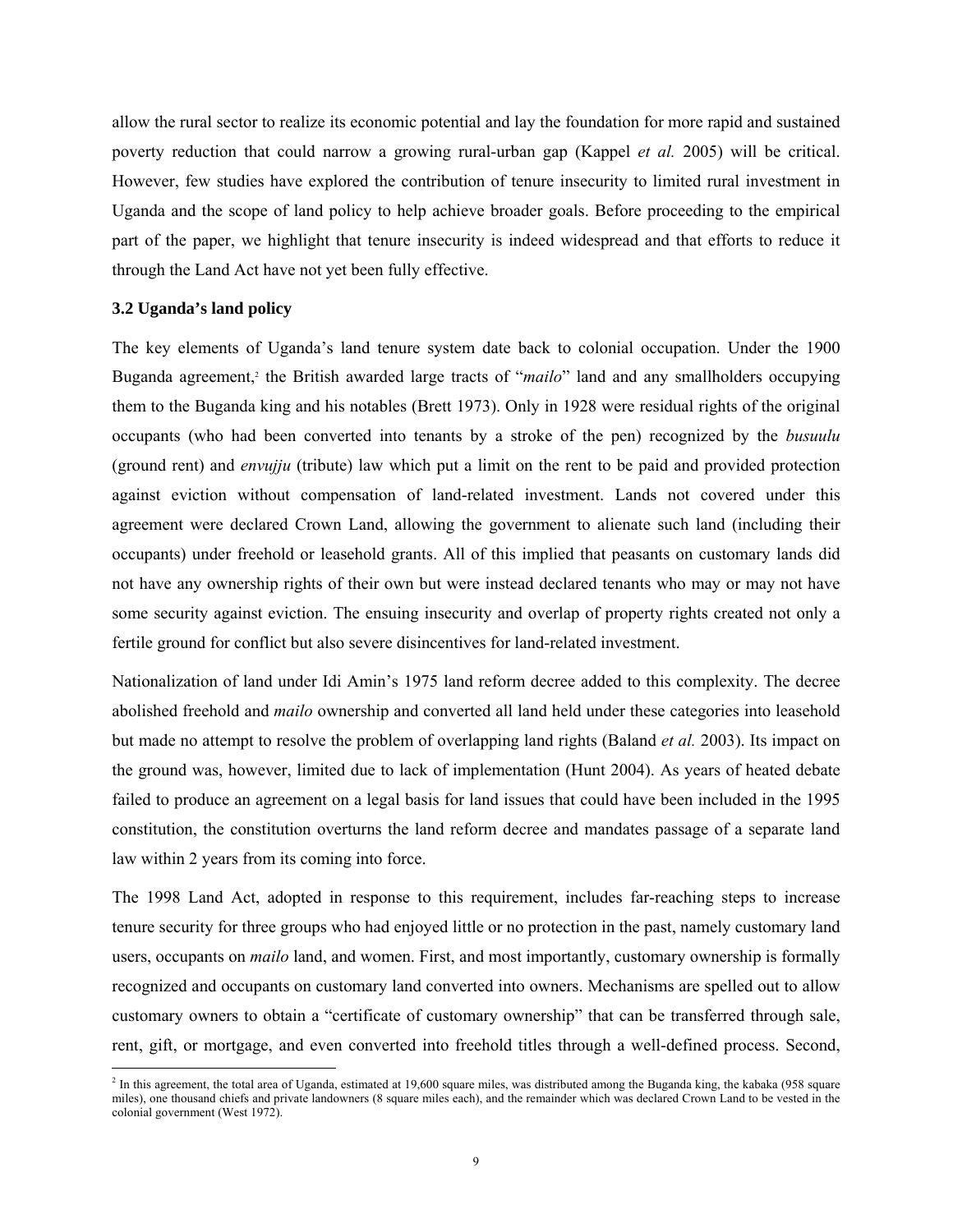*mailo* owners' demands to reinstate *mailo* as a separate category of land ownership could not be resisted, implying that it was impossible to award full ownership to tenants on such lands.<sup>3</sup> Still, tenants' rights are strengthened and granted far-reaching protection. Tenants who had peacefully occupied a piece of land for 12 years before passage of the Act are given formal recognition although they have to pay a nominal ground rent of USh 1,000 (less than 1 US\$) annually, irrespectively of the area occupied. *Mailo* tenants can also apply for a certificate of occupancy that provides the right to give away, sublet, mortgage or transfer land through inheritance, and can be converted into a freehold title, all with the consent of the registered owner. Third, even though last-minute changes precluded inclusion of far-reaching provisions that would have strengthened women's position by giving automatic co-ownership to spousal land,<sup>4</sup> the Act nullifies customary provisions that discriminate against women. A subsequent amendment introduced the concept of "family land", defined as land used by the household to derive its livelihood, which can not be transferred without consent by the spouse or children depending on this land.

The land act's progressive provisions, many of which are effective without any formal process or survey, are in contrast to the institutional designs for implementation many of which appear to have been adopted with little effort to weigh potential costs against benefits and then arrive at a compromise that could actually be implemented. Before proceeding towards implementation, it was thus necessary to completely redesign the implementation strategy for the Act (Hunt 2004). Three aspects are of interest. First, even though the Act mandates establishment of land committees at the lowest administrative level, financing to establish them was unavailable and would have been difficult to justify.<sup>5</sup> Even though their authority had *de jure* lapsed with the passage of the Act, local courts continued to dispense justice and were reinstated with adoption of the Land Act Implementation Strategy (Government of Uganda 1999) which included other far-reaching changes in the institutional design as well. Second, lack of *ex ante* analysis and survey techniques that would be sufficiently-low cost to allow a system of land administration to be sustained from user fees curtailed the extension of land administration to traditional areas and the issuance of certificates of customary ownership as envisaged in the legislation.

 $\overline{a}$ 

<sup>&</sup>lt;sup>3</sup> A land fund was to be established to help customary tenants obtain certificates of occupancy fund payment of compensation to land owners whose rights are diminished through such certificates. While the land fund and the associated promise of compensation to *mailo* landlords was partly needed to secure the consent of Baganda landlords to the Land Act, it also aimed to honor the President's pledge to secure land rights of tenants in Kibaale county, who had a major role in the independence struggle, by extinguishing the rights of landlords there (Hunt 2004). 4

<sup>&</sup>lt;sup>4</sup> While the original draft had contained a clause that, through automatic co-ownership of land by both spouses in the household, aimed to strengthen property rights enjoyed by women significantly, this clause was dropped from the final version, leading to concerns that women may be particularly vulnerable, especially in the context of the significantly increased adult mortality caused by HIV/AIDS.

 $5$  For each of the (then) 45 districts, a District Land board was to be set up to hold and allocate land not owned by a person or authority; facilitate the registration and transfer of interests in land; take over and exercise the powers of a lessor in respect of leases granted out of former public land; and compile and keep under review compensation rates payable where land is to be compulsorily acquired. Expenses and fees of the boards were to be charged to District Administration funds. In addition, for each of the approximately 4,517 parishes, a Parish Land Committee, and for each of the 64 gazetted urban areas, an Urban Land Committee, who would be responsible for adjudicating boundaries and rights and issuance as well as maintenance of certificates of customary ownership, were to be established. With the exception of the High Court, the act eliminated the jurisdiction of the courts over land disputes. Instead, it set up District Land Tribunals consisting of 3 members to be appointed by the chief justice on the advice of the Judicial Service Commission. For each sub-county, urban area and division of the city, a Sub-county Land Tribunal and an Urban Land Tribunal. However, no arrangements for funding the costs of these tribunals were made (McAuslan 2003).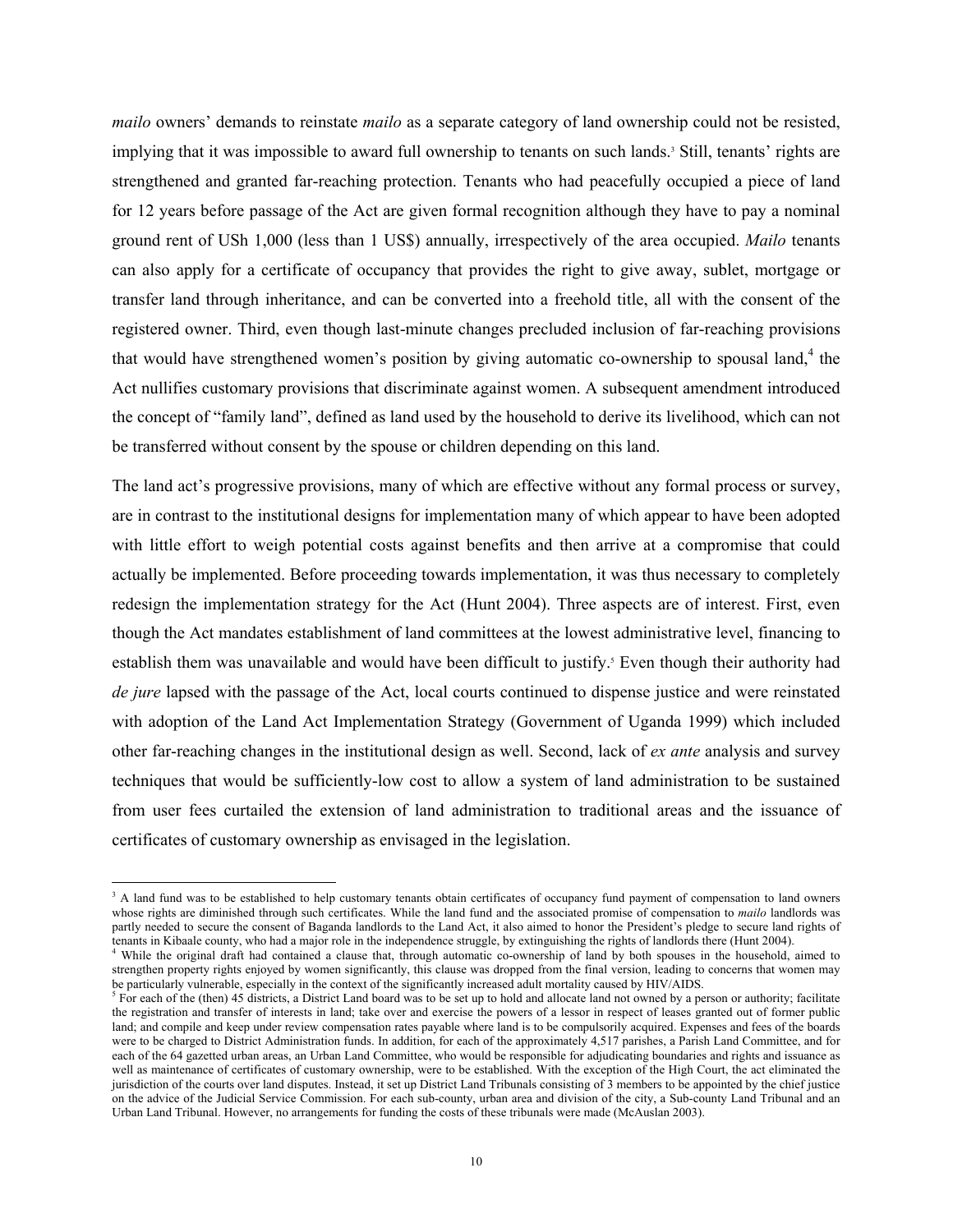In fact, 7 years after passage of the Act, not a single one of these certificates has been awarded, despite considerable grassroots demand and the fact that in some areas work on systematic surveys with lowercost technologies had been initiated (Rugadya *et al.* 2004). Lack of a sustainable business model and institutional structure imply that even in traditional *mailo* areas, land administration is challenged to live up to requirements. Finally, the government failed to widely disseminate the Act, despite the fact that no behavioral changes can be expected unless households are aware of its provisions. Only recently, in preparation for pilots to systematically demarcate land in few parishes, were systematic efforts, including preparation of leaflets in local languages and training sessions, undertaken. The fact that these activities were limited to the parishes singled out for subsequent intervention provides us with an interesting exogenous source of variation in the level of knowledge which can be utilized in econometric estimation.

#### **3.3 Data and descriptive evidence**

 $\overline{a}$ 

The data for our analysis are from a survey conducted in the second half of 2004 by the World Bank in collaboration with the Ministry of Water Land and Environment (MWLE), Makerere University, and FASID to provide a baseline that could help to study the impact of systematic demarcation at a later stage. In each of six districts, chosen to capture the diversity of Uganda's different regions, one parish that had been selected for systematic demarcation and a neighboring parish with similar characteristics were chosen.6 This yielded a total sample of 970 households or 2185 parcels in 12 parishes. Within each parish, households were selected randomly. In addition to standard household characteristics, the survey contains results from administering a quiz on provisions of the new land Act to both the main male and female person in the household (usually head and spouse) to assess the extent of their legal knowledge. This is complemented by a large array of information on land ownership and transfer rights, soil quality, and production at the plot level.

Key statistics for parcels owned or operated by the sample households, by main tenure type, as reported in table 1, yield a number of insights. First, contrary to widespread belief, the difference in transferability between freehold and customary tenure is one of degree (i.e. unconditional vs. conditional) rather than principle. In fact, while the ability to sell without restrictions is, with 50%, lowest under the customary tenure regime, 26% of customary holders, as compared to 12% under freehold and 8% under *mailo*, are able to sell provided they have obtained prior approval. Even though the number of rights that can be exercised without approval is highest for freehold parcels, customary parcels have the highest number of rights with approval, while *mailo* comes in lowest in both categories. This suggests that customary lands do not appear to suffer from limited transferability; to the contrary, constraints to land transfers may be

<sup>&</sup>lt;sup>6</sup> The districts are Iganga, Mbale and Soroti from the East, Kibalale from the West, Moroto from the North and Wakiso from the Central region. The "control" parishes from each sub-county were selected purposefully in consultation with sub-county officials to correspond to the pilot sites.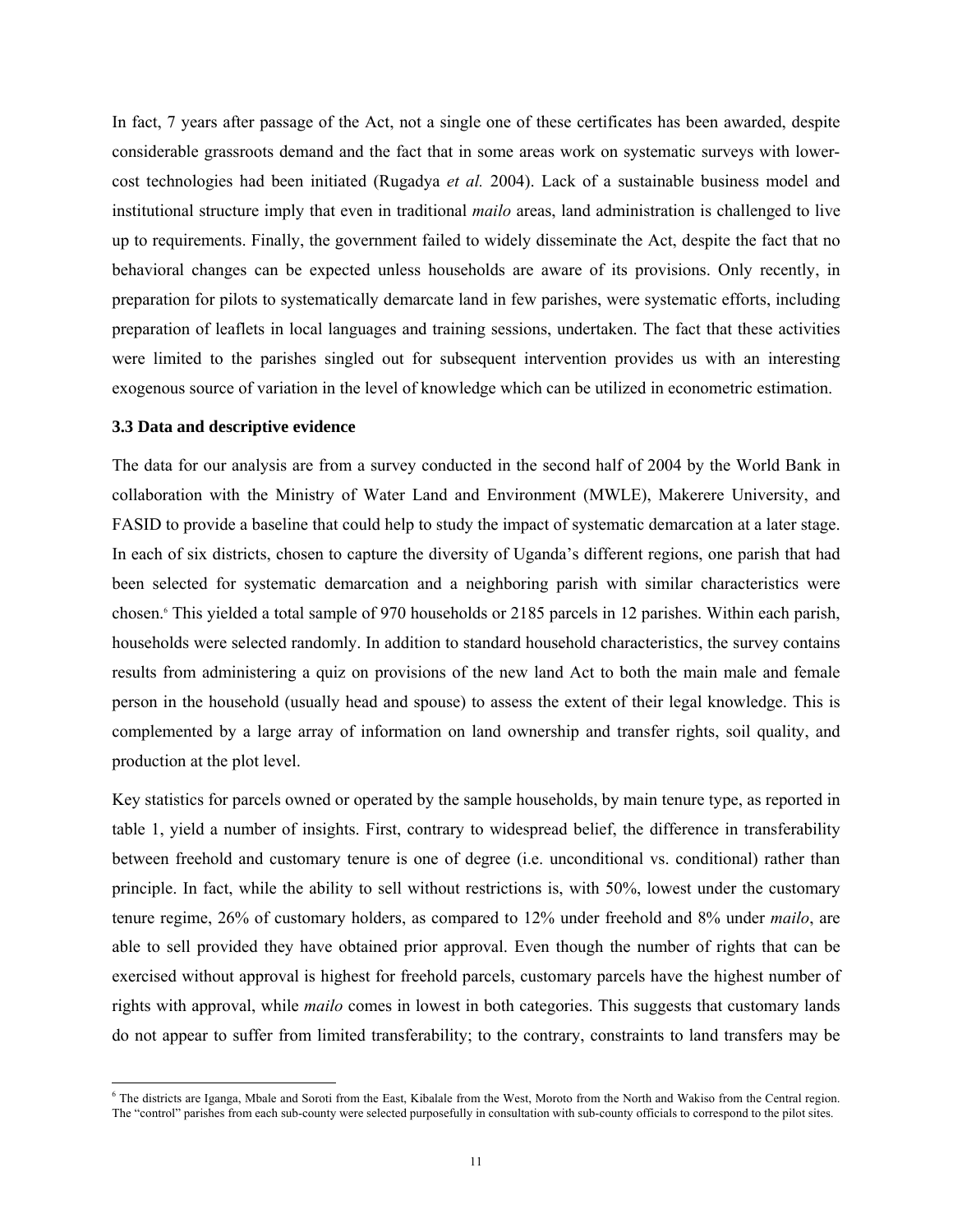more of an issue on *mailo* land, an interpretation that is supported by similar differences in the ability to rent and to give land with or without approval across tenure categories.

Figures on the mode of acquisition suggest that about half of the parcels were inherited, in the majority (43% overall) from the husband's family, while 28% were purchased and 19% rented in. Concerning land-related investments, one of the key variables in our analysis, we note a clear difference between the presence of trees and recent investments in such improvements. While 46% of parcels have tree crops (66% on freehold, 53% on *mailo*, and 42% on customary land), only about one quarter of households made tree investments during the last 5 years (41% on freehold, 30% on *mailo*, and 25% on customary lands), planting on average 30 trees (33 on customary land and about 25 each on freehold and *mailo*). About 25% practiced soil conservation (32% on freehold, 28% on *mailo*, and 23% on customary). The fact that more than 97% of parcels have no formal document implies that use of a title dummy would not be a good approximation of households' level of tenure security, quite apart from the fact that even in cases where households claim to have such a document, its legal value may be open to doubt. However, we find that more than 95% of those who could obtain a document - either a title or a certificate of customary ownership – actually want to have one. With 89%, a surprisingly high share indicated that they would be willing to pay, with the mean and median willingness to pay being US\$ 15 and US\$ 6 per acre, respectively. This suggests not only that tenure insecurity in Uganda is high but also lends credence to the hypothesis that households are actively seeking to escape this situation and that greater tenure security could therefore help increase investment incentives and agricultural productivity.

Mean self-assessed values for land sales or rental amount to US\$ 718 and US\$ 34 per acre, respectively. Closer inspection of these prices suggests that policy announcements regarding the planned establishment of a land fund, to be used by government to purchase land in Kibaale (the only *mailo* region included in the sample), had a significant impact on prices. Compared to sale prices of US\$ 550 and US\$ 600 per acre for customary and freehold land, respectively, *mailo* owners in this region believe their land to be worth more than 10 times this amount (US \$ 7,000 per acre). Even though the mean is affected by outliers, the median self-assessed land value for *mailo* owners of US\$ 1,300 per acre is still more than 4 times that of customary and freehold owners (US\$ 202 and US\$ 289 per acre). As *mailo* land that is "encumbered" by presence of a tenant with permanent and inheritable occupancy rights, prices for such land should actually be significantly lower than that of freehold land.

Together with the fact that a difference of this magnitude can not be justified by underlying productivity characteristics, this suggests that the announcement of the land fund has led to a speculative increase in land prices. This will not only make it much harder to finance the land purchases envisaged under this fund but also casts further doubt on the justification, at least from a poverty perspective, of such a scheme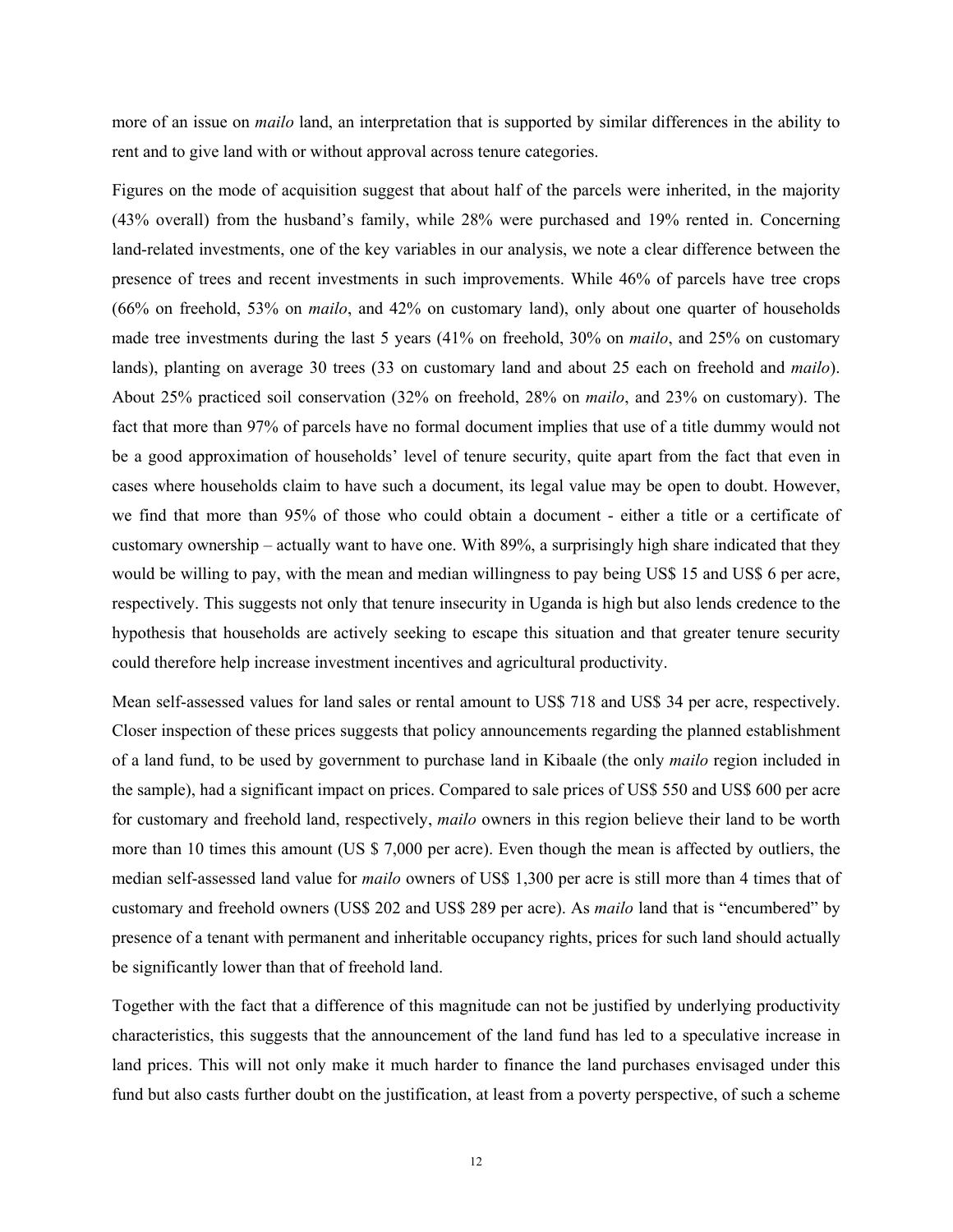as the costs are likely to be enormous while most of the benefits will accrue to wealthy land owners who would be paid inflated prices by the government for the land they "offer". The fact that *mailo* parcels are estimated to fetch US\$ 156 per acre in rental markets, compared to US\$ 29 for customary and US\$ 65 for freehold lands, a difference that is maintained if one looks at the median instead where rental prices are US\$ 43, 30, and 15, respectively. This suggests that inflated expectations have also affected hypothetical land rental prices, thus negatively affecting potential renters' ability to gain access to such lands through market mechanisms. Finding ways to increase security of *mailo* tenants in a way that is more incentive compatible (and less costly) than the open-ended promise of financing under the land fund will be critical.

Comparing hypothetical land values to the total value of production net of cash input costs suggests that with the exception of *mailo* areas, land sales prices are, at about 7 times profits, in line with international evidence. Figures on input use also suggest that, with only 1% of producers using fertilizer and 4% applying pesticides, use of chemical inputs is very low; in contrast to about 50% who purchase seeds and 32% who rely at least partly on hired labor. This is consistent with other studies of Ugandan agriculture (Pender 2004). There are significant differences across tenure regimes in the extent to which higher value root crops, fruits, or cooking banana (*matooke*) is cultivated. While these are likely to be rooted in inherent variation of agro-ecological suitability, soil fertility, and market access, the high correlation of such regional features with tenure status implies that, to avoid misinterpretation of the tenure variable, we will need to adjust for such inherent productivity differences.

Table 2 presents key household characteristics for all households and by quartile of the asset distribution. The importance of land and of policies that affect it is illustrated by the fact that land constitutes more 60% of the total assets owned by sample households. With a Gini coefficient of 0.80 for the total value of non-land assets and the bottom quartile owning less than US\$ 50 and the top quartile more than 100 times this amount, inequality in non-land assets is considerable. We find a similar result in terms of land values (the sum of the value of owned and occupied parcels) though not as the same level of magnitude as the value of non-land assets. The value of land held by the top quartile (US\$ 5,939) is 10 times higher than that by the bottom quartile. There is also a high correlation between ownership of human and physical capital assets as well as income levels. Although our data do not allow comparison over time, they are not inconsistent with evidence suggesting a widening of the gap in assets as well as educational achievement between rural and urban areas, increasing inequality, and a rise of rural poverty following a good record of poverty reduction in the country (Kappel *et al.* 2005, Uganda Bureau of Statistics 2005).

The table illustrates that a key difference between rich and poor households is that the former have access to a more diversified range of income sources, especially wage income (33% for the top as compared to less than 15% for all the three bottom quartiles), and sale of livestock products (62% as compared to less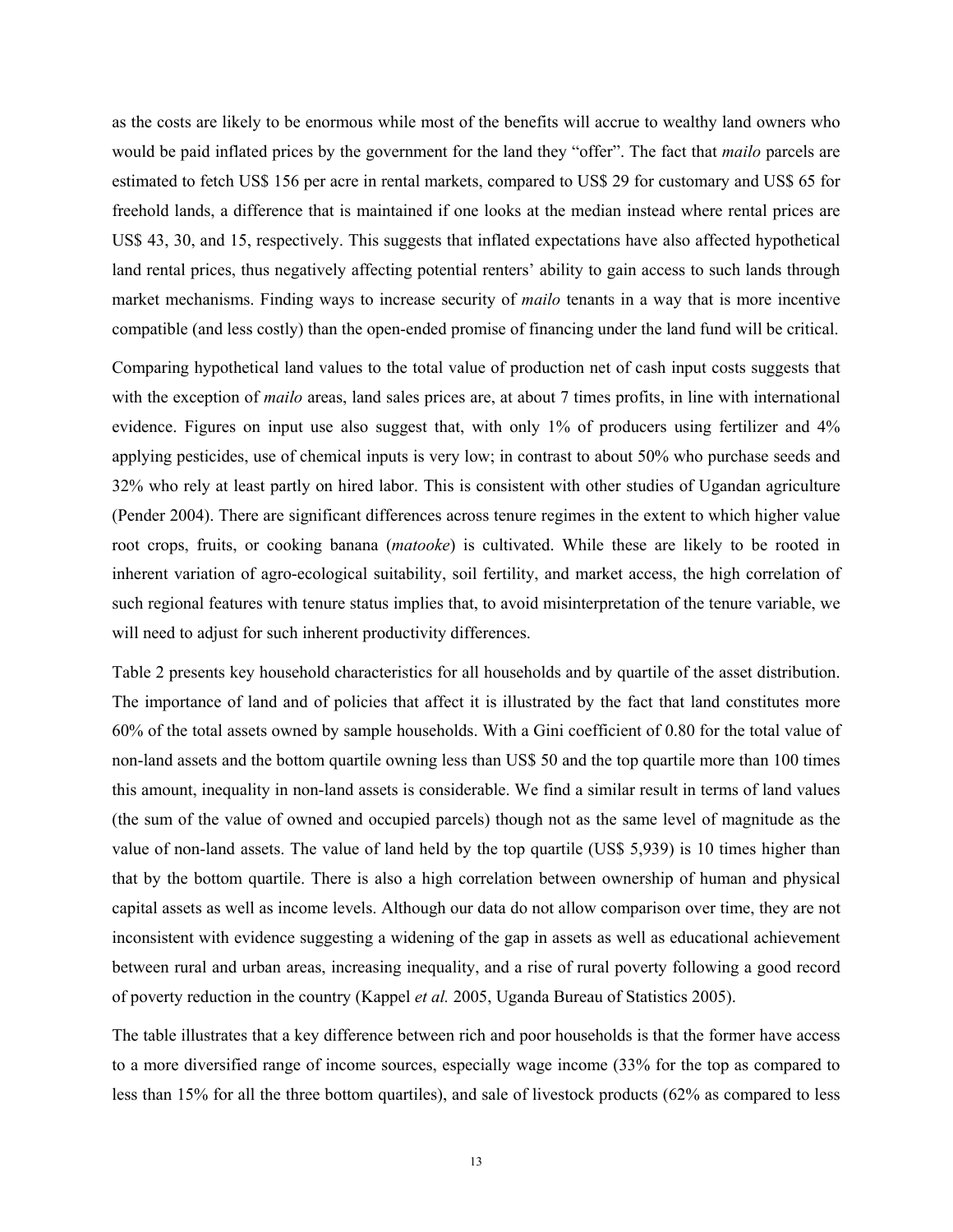than 30% for the bottom). The importance of improved agricultural productivity, and the possible contribution of secure land rights, for poverty reduction is illustrated by the high dependence of the poor on income from crop production; those in the three bottom quintiles receive about two thirds of their total income from crops, as compared to a much lower share (24%) for the top quartile. We also note that, with only about one quarter as compared to almost half of households in the top quartile, the level of knowledge about the new land law increases significantly with asset ownership and educational level, two factors that would be expected to be correlated with ownership of radios or the ability to read written pamphlets, something we will make use of below to reduce the scope for omitted variable bias.

Table 3 contains more specific evidence on male and female household members' knowledge of different aspects of the new land law based on a multiple choice quiz with specific questions on this Act that was administered to male and female household members separately. Consistent with the main innovations brought about by the Act, our measure of legal knowledge combines three elements, namely (i) awareness of the land rights awarded by this law and the channels to enforce these rights; (ii) knowledge of the scope for government to impose restrictions on land use, especially by *mailo* tenants; and (iii) recognition and protection of women's land rights. As less than 30% of overall respondents provided correct answers, we conclude not only that the level of legal knowledge remains quite limited but also that the specific issues asked have some discriminatory power.

The first two knowledge questions relate to customary lands aim to explore whether households are aware that the new law legitimizes customary tenure and allows receipt of certificates of customary land ownership that can be converted into fully surveyed ownership certificates upon payment of a fee. Although slightly higher among customary owners (39% as compared to 36% for the total), the level of awareness about this regulation remains fairly low even among male respondents and is slightly lower for female ones. The two questions regarding *mailo* tenants aim to enquire whether respondents know that such tenants are, under certain circumstances, protected from eviction and whether, landlords can prohibit tenants from planting perennials on the land they occupy for fear of gaining permanent rights - an issue which will have immediate impacts on tenants' investment incentives. Responses indicate that more than 50% of *mailo* tenants in the sample are not aware of the tenure security afforded to them under the new law and almost 70% mistakenly believe that the landlord can prevent them from planting trees or undertaking other land-improving investments. The latter is likely to reduce their eagerness to take advantage of opportunities to make the most productive use of their land.

A final set of legal questions refers to the conditions under which occupancy rights can be acquired and whether the protection afforded by law to women's rights on family land is unconditional or conditional on an administrative procedure. Regarding the latter we find that, even though awareness of the fact that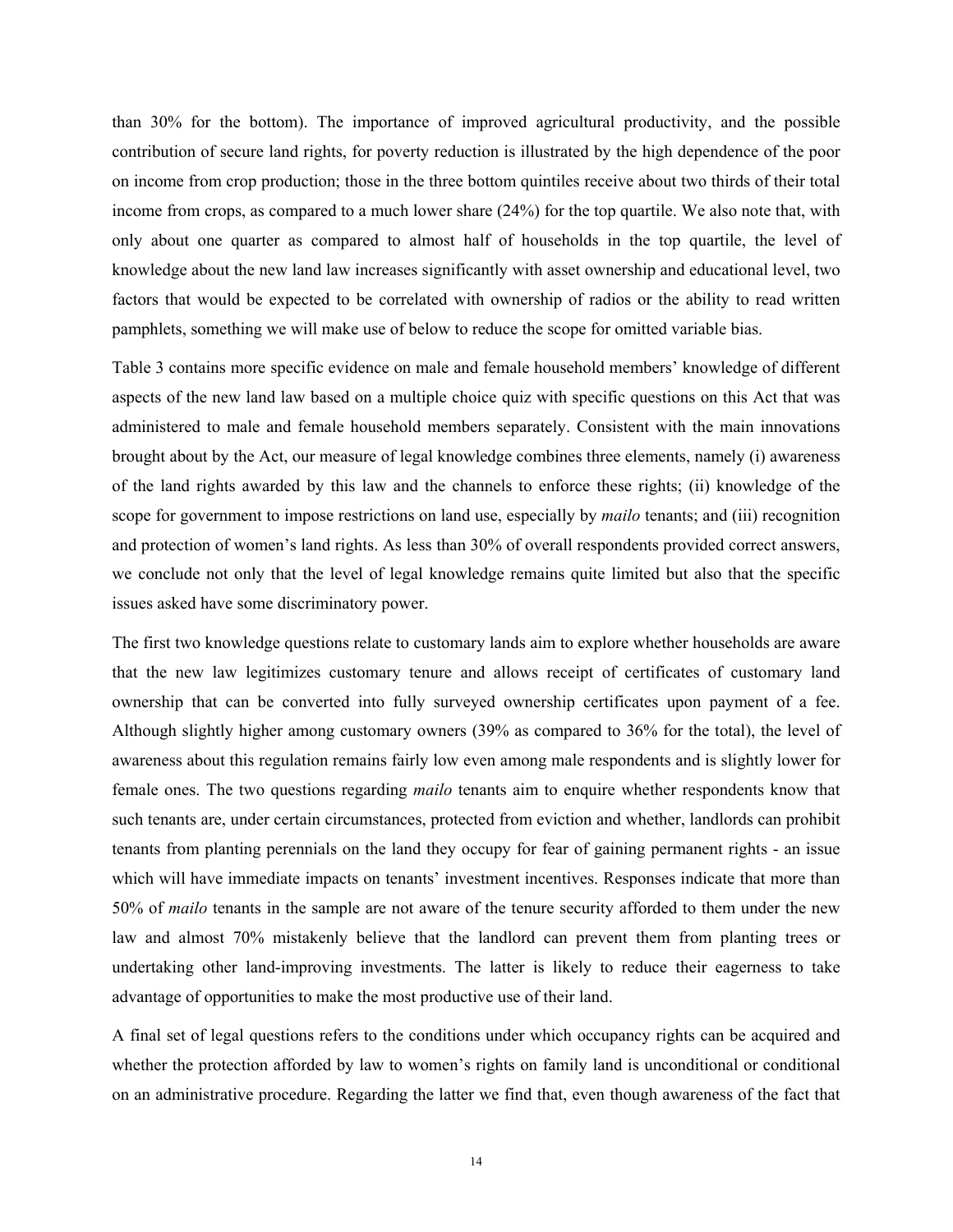recognition of family land is automatic, i.e. does not require any intervention by local governments, less than one third of the individuals asked know about this. As women play a major role in cultivation, the fact that more than two thirds of women are unaware of their legal land rights to land could indeed have far-reaching implications for investment and land use decisions that will in turn translate into lower levels of productivity. All of the descriptive evidence suggests that dissemination to overcome the ignorance surrounding key provisions of the Land Act could have a significant impact in a number of respects. Below we explore the extent to which this is borne out by more rigorous econometric evidence.

#### **4. Econometric results**

Exploring the impact of tenure security and transferability on investment, productivity, and land values provides not strong support for our hypotheses that disaggregating different types of land rights (i.e. tenure security and transferability) can provide important insights. It also suggests that the legal change can provide very large benefits. To the extent that lack of dissemination by the government and the corresponding lack of knowledge by households have thus far prevented full realization of the benefits from this Act, efforts to better disseminate the new law will have a high return.

#### **4.1 Factors affecting visible and non-visible investments**

First stage results for land transfer rights, using the modes of acquisition as identifying instruments, are reported in appendix table 1. They point towards a significant impact of the mode of acquisition on the transfer rights for any given parcel (omitted reference categories are *mailo* tenure and purchased land, respectively). Plots that had been inherited or just occupied as well as house plots (or those closer to home) are significantly more likely to be transferable only with outside approval, that plots under *mailo* or freehold tenure and those closer to urban centers and infrastructure (electricity) are more likely not to be subject to such restrictions, while rented plots are significantly less likely to be transferable at all. Households' level of education and their knowledge about the land Act make it more likely for them to be aware of the conditions imposed on transferability of land.

Table 4 presents results from the second-stage AGLS regression to identify determinants of land-related investment, measured by a dummy for whether or not any trees were planted (column 1), measures of soil conservation were undertaken (column 3), or the log of the number of trees planted per acre (column 5). Signs of the coefficients on parcel characteristics such as distance to the house, land quality, size and topography of the plot are significant, indicating that long-term investment is more likely on parcels that are close to the homestead, larger in size, steep or undulating rather than completely flat, and have at least medium levels of land quality.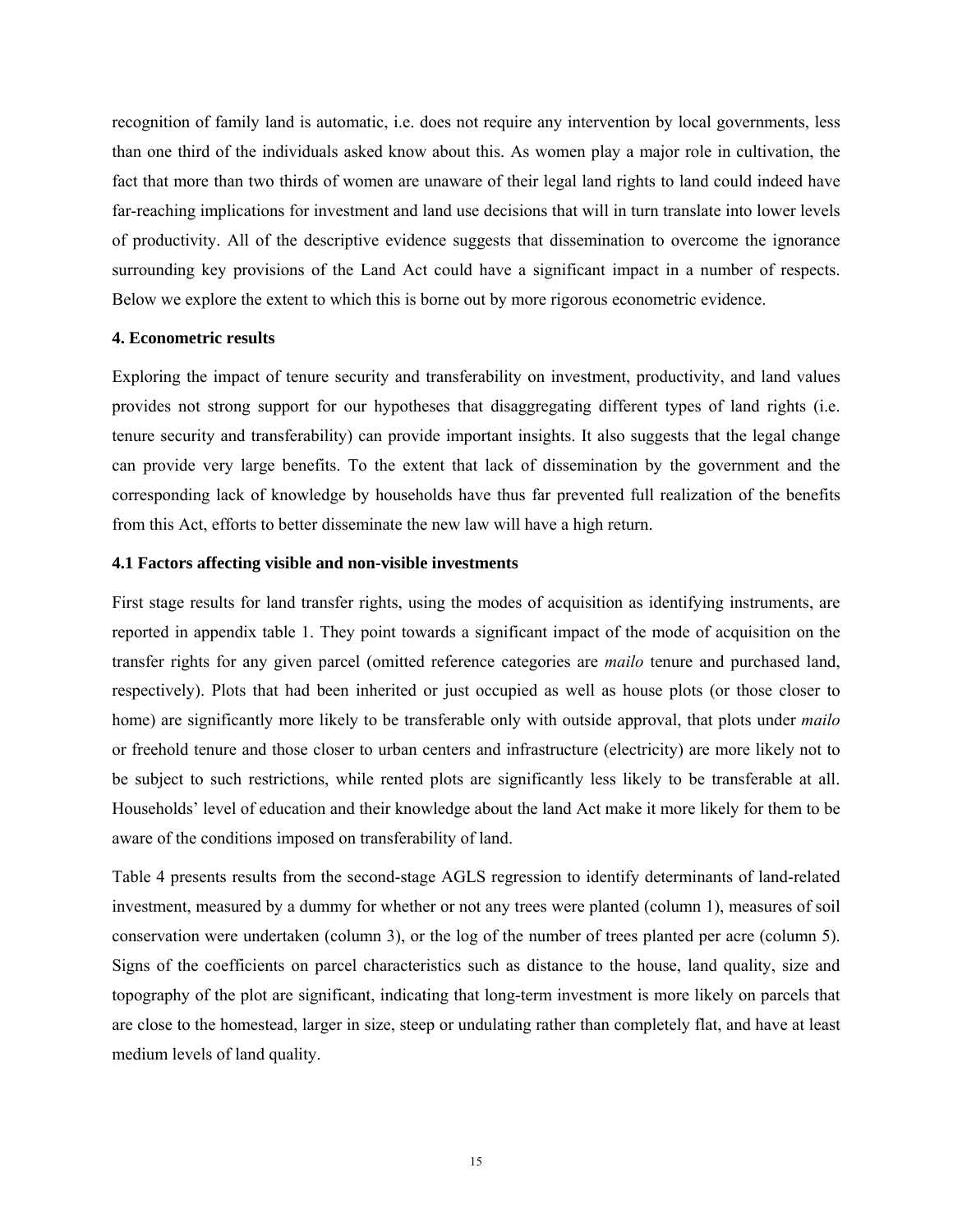As expected, greater transfer rights are associated with significantly higher levels of long-term investment (tree planting) but do not have any significant impact on the propensity to undertake soil conservation, consistent with the hypothesis that transferability in the sales market matters less for invisible short-term investments than for visible improvements that are likely to affect land prices. At the margin, adding one unconditional or conditional right to the existing bundle is estimated to increase the probability of tree planting by between 8 and 11 percentage points. Interestingly, the point estimate for the coefficient on conditional rights (i.e. with outside approval) is larger than that on the coefficient on unconditional rights although we can not statistically reject equality of the two coefficients. This would imply that concerns about the need for spousal approval acting as a significant break on land-related investment that have featured prominently in the debate surrounding passage of the Land Act (Ovonji-Odida 2002) appear to be ill-founded, at least for the type of land and investments considered here.

Consistent with the coefficients on transferability, the propensity to make long-term investments on the land is significantly higher on land held under freehold or *mailo* tenure with the point estimate suggestin a marginal effect of 15.5 points. However, this impact is confined to owners; the negative coefficient on the dummy for tenants or occupants and the inability to reject the hypothesis of the sum of both equaling zero imply that, although being located on *mailo* or freehold land, tenants' propensity to make long-term investments is not different from that of customary owners.

The coefficients on household's knowledge of the land law are significant and positive, suggesting that, irrespectively of the land tenure regime, better knowledge of legal provisions, along the dimension discussed earlier, will increase the propensity to make long-term investments. The marginal impact of exogenously increasing a household's knowledge on one additional item is estimated to increase this figure by slightly more than one percentage point. The point estimates for addition of one (conditional or unconditional) transfer right or for shifting a household from ignorance to full knowledge of the law are each about half of the estimated investment-enhancing impact of freehold tenure although we can not statistically reject the hypothesis of  $\theta_l$  and  $\varphi_l$  being equal. This supports the notion that tenure status is of great importance while at the same time illustrating the scope for less complex and costly changes in land rights to have a significant investment-effect. While results from the two-step tobit regression do not allow us to reject the hypothesis that knowledge of the land law will not significantly affect the number of trees planted (as compared to whether or not such an investment is made), this may be due to the limitations of data quality explained earlier. Also, as the null hypothesis of exogeneity can not be rejected, a simple tobit regression may provide more efficient estimates. Results from doing so, reported in appendix table 2, suggest that an exogenous increase in legal knowledge from the current level to full awareness would be associated with a 10% increase in the number of trees planted per acre.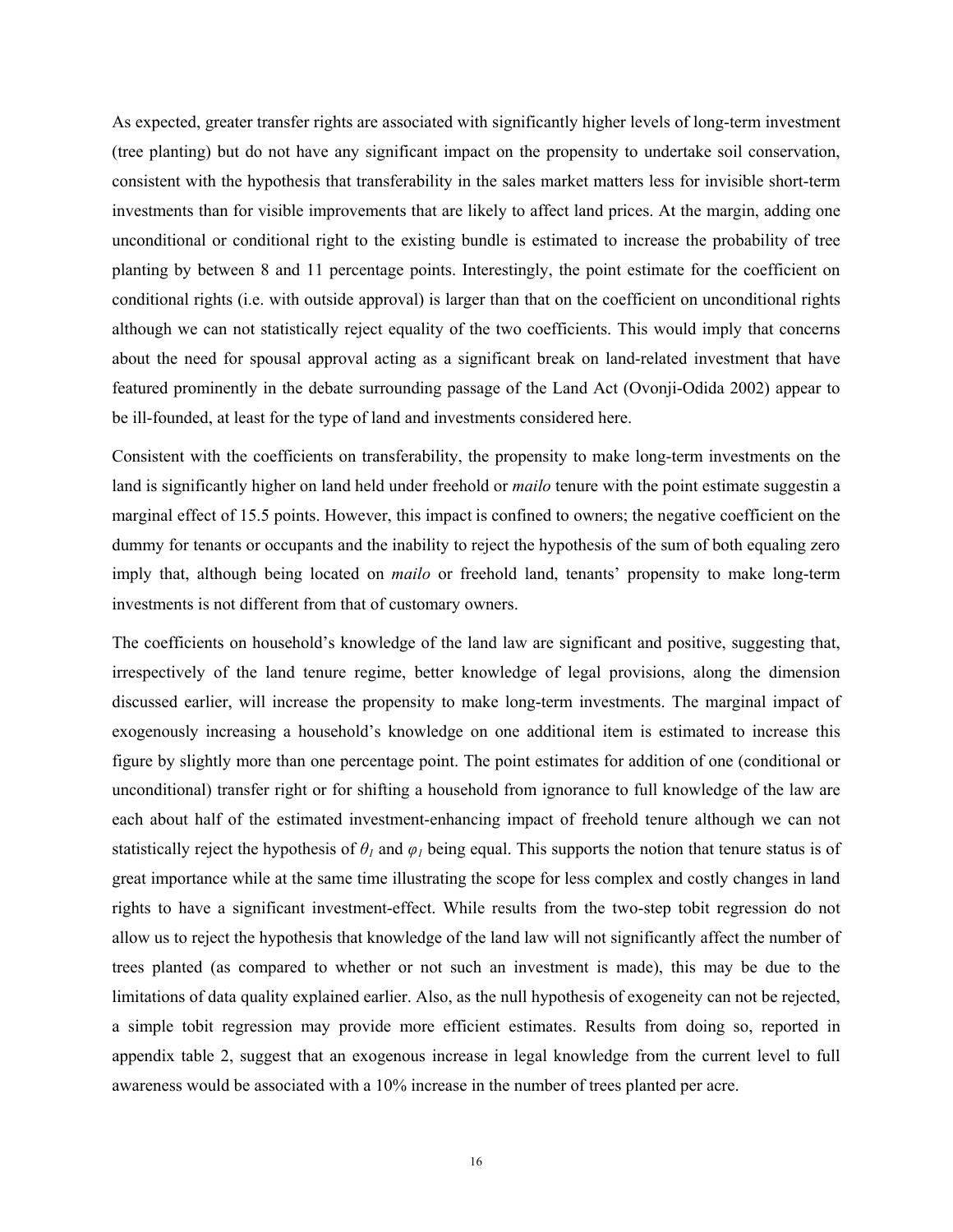The importance of legal knowledge is reinforced by the significance and magnitude of the coefficient of our knowledge index for short-term soil conservation. An increase of a household's legal knowledge by one element would, according to the coefficients, result in an increase in the propensity to undertake soil conservation that is equivalent to increasing the length of possession by more than 10 years the head's level of education by more than 3 years. In addition to being significant, the length of time for which the plot has been held by the household has the expected positive sign. The rather modest size of the coefficient suggests that long possession has little potential to improve what are essentially defective rights. Results are similar for short-term investments with the exception of a smaller negative coefficient on distance to the house and flat topography, and lack of significance of the land quality variable and steeply sloped land. Consistent with the limited visibility of the fruits of short-term investment, we find little evidence of transferability on increasing such activity, further reinforcing the importance of legal knowledge and, by implication, measures of dissemination that aim to increase such knowledge, on the way in which land is used. In fact, the  $\chi^2$  test statistic rejects equality of the coefficients on both variables, suggesting that, as far as short term investments in soil management are concerned, knowledge of the law matters more than having transfer rights to the land.

Household characteristics that increase farmer's propensity to invest include the level of education which is likely to improve understanding of the underlying relationships and marketing of the products from such investment, household size and the associated availability of labor for undertaking the investment, and, somewhat surprisingly, a dummy indicating that the household is headed by a female. Higher levels of household assets in the past have no appreciable impact on investments in soil fertility but reduce the propensity to plant trees, pointing towards a substitution effect between land-attached and other productive assets.

#### **4.2 Productivity determinants**

Results from the OLS regression with the log of the value of annual crop production per parcel as dependent variable are presented in table 5. Column 1 contains the reduced form while column 2 adds variables for tenure security (tenure type and our knowledge index) and transferability (conditional and unconditional rights) while column 3 contains additional controls for agro-ecological suitability. We adjust for non-use of certain inputs with dummies (Battese 1997), the coefficients for which are not reported due to space constraints. Results indicate that household size – used as a proxy of family labor – and hired labor are positively and significantly associated with the value of crop production. The same is true for other conventional inputs with the exception of chemical fertilizer and pesticides, the use intensity of which is very low. Due to the negative intercept, purchased seed has a positive impact on crop productivity only above a minimum value of about US \$ 4.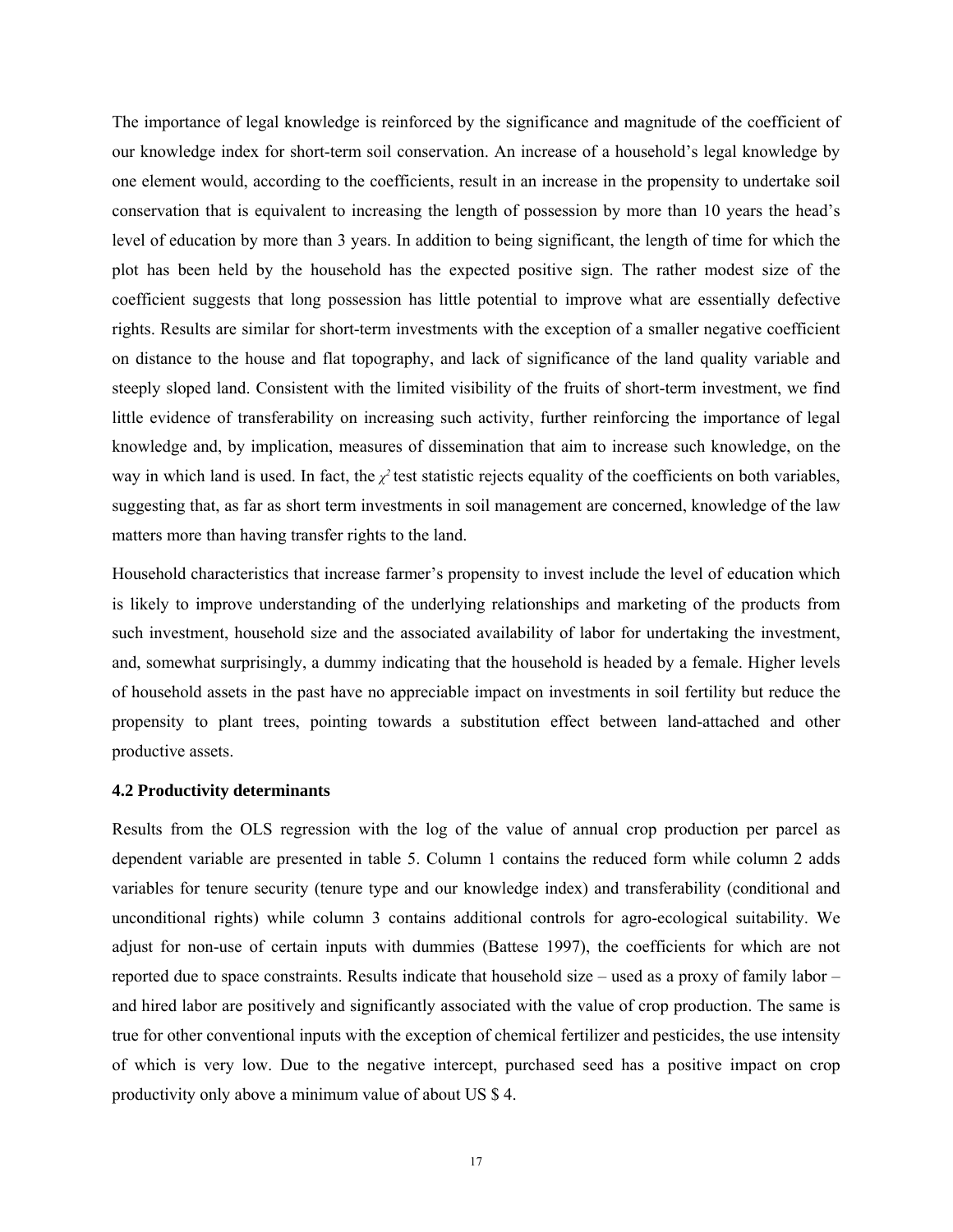Coefficients on other parcel and household characteristics generally have the expected sign. The most important is the increased availability of moisture on swamps and wetlands which is estimated to have a very significant and large (about 75%) positive impact on the value of crop production, most likely due to the ability to obtain multiple crops per year. Poor soil quality has a marginally negative effect (significant at 5% or 10%, depending on the specification) and topography is only of marginal significance. While the coefficient on household assets looses significance once tenure characteristics are added, human capital endowments are significant throughout, suggesting that an additional year of education by the head will increase output by about 2 percentage points. Availability of markets and other infrastructure, proxied by the distance to the next biggest town, is consistently significant with the point estimate suggesting that being located 10 miles closer to the city will increase output value by about 20 percentage points.

The regression also allows insights on the impact of tenure security and land-related investments. Land improvements in the form of both tree planting and soil conservation have a strongly positive effect on productivity of land use in all three specifications. Inability to reject the hypothesis that the marginal impact of additional tree planting on productivity equals that of additional investment in soil conservation measures, irrespectively of whether a dummy for presence of trees or the actual number of trees is used, testifies to the importance of the latter and the high relevance of tenure security which, according to the earlier results, is the only variable that has a significant impact on soil fertility investment.

Columns 2 and 3 also illustrate that knowledge of the law also has an independent impact on productivity of land use. According to the size of the coefficient, shifting a household from complete ignorance to full awareness of the law would to increase his or her output by 20 percentage points, in addition to any indirect impact on investment. The significance of knowledge contrasts to the insignificant coefficient on transfer rights which suggests that such rights affect productivity only indirectly through long-term investment, suggesting that the levels of transferability enjoyed currently is not the most binding constraint for producers' ability to access credit or otherwise improve productivity. The positive and highly significant coefficient on freehold or *mailo* tenure in column 2 could point towards an independent credit effect that is associated with availability of land title. The fact that the significance of this coefficient completely disappears once indicators of agro-ecological suitability are added in column 3 suggests that other forces may be at play and further investigation may be warranted. Compared to formal rights or knowledge about the law, the number of years a plot has been in possession of the household is estimated to not have any significant impact. All of this supports the hypothesis that, in the environment at hand, dissemination of the Land Act's contents may have a significant impact on increasing productivity directly by improving tenure security and indirectly, by increasing households' propensity to undertake land-related investments.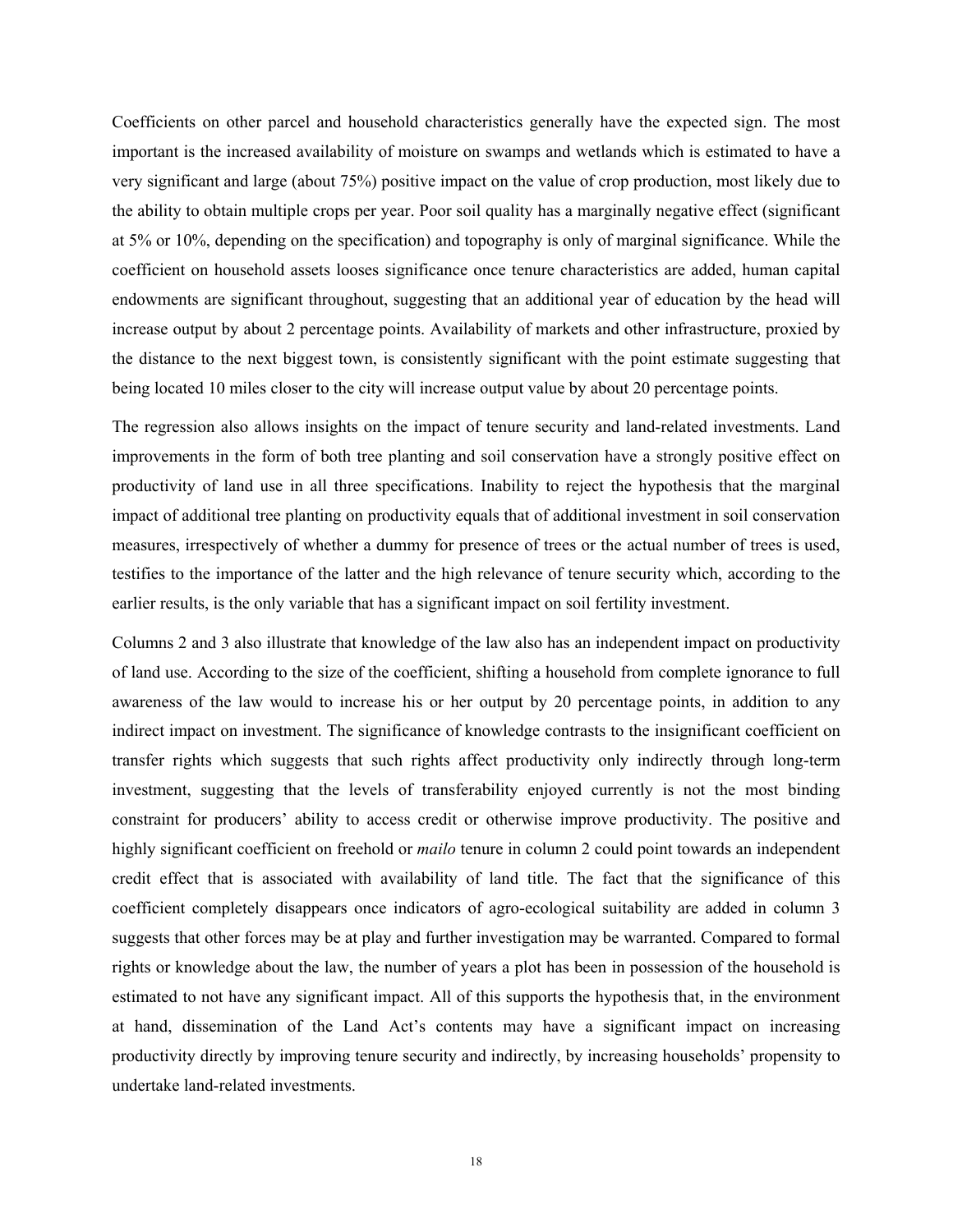#### **4.3 Land value determinants**

Results from equation (3), reported in table 6 for two specifications with and without knowledge and rights variables, are largely consistent with earlier evidence. In both specifications, we include a dummy for *mailo* to control for price inflation on such land that had been noted earlier. Land prices are estimated to decrease in parcel size, albeit at a decreasing rate and location in a swamp or wetland increases values by between 54 and 60 points, as noted earlier. In fact, the highly significant and large coefficient on this variable (of almost 1.4) supports the notion of considerable overvaluation of *mailo* land as a result of having the land fund. Good land quality is estimated to increase land prices by about 16 to 18 percentage points. The negative coefficients on flat and steeply sloped land suggest that hilly or undulating land, the base category, is considered more valuable than these categories. Land in places where public electricity is accessible is also significantly more valuable. With the exception of the head's level of education which was an important proxy for the ability to make good use of the land earlier as well as total asset holdings, no other household level variables emerge as significant.

While presence of long-term investment, i.e. the number of trees on any given parcel, is estimated to have a very positive impact with an elasticity of 12% to 13% depending on the specification, we can not confirm a significant impact of soil conservation on land prices. This may be because such investments are less easily noticed by an outsider who might wish to purchase the land. Including variables for subjective and objective tenure security and transferability (column 2) adds two elements of interest. First, legal knowledge, our proxy for households' subjective level of tenure security and their ability to enforce the law, is highly significant and positive; the point estimate suggests that a shift from ignorance to knowledge would increase land values by about 25%. While there may be concerns about omitted variable bias leading to upward bias on the knowledge coefficient, this is unlikely to be an issue as other observables that may affect this variable are included and, more importantly, because the key source of information on the new land law is from an exogenously placed dissemination program that was initiated in preparation for systematic demarcation.

We also find that unconditional transfer rights have a marginally significant and positive impact; although the hypothesis of equal coefficients on conditional and unconditional rights can not be rejected at conventional levels of significance. The large and significant *mailo* dummy suggests that, after adjusting for quality differences, the land fund announcement may have more than doubled land prices, something that will, paradoxically, make it harder to implement such a measure.

Under the assumption that our measure of knowledge is exogenous and fully captures the innovations brought about through the Land Act, the predicted knowledge-induced increase in land values provides a first approximation of the "value" of this piece of legislation as well as the potential benefit from fully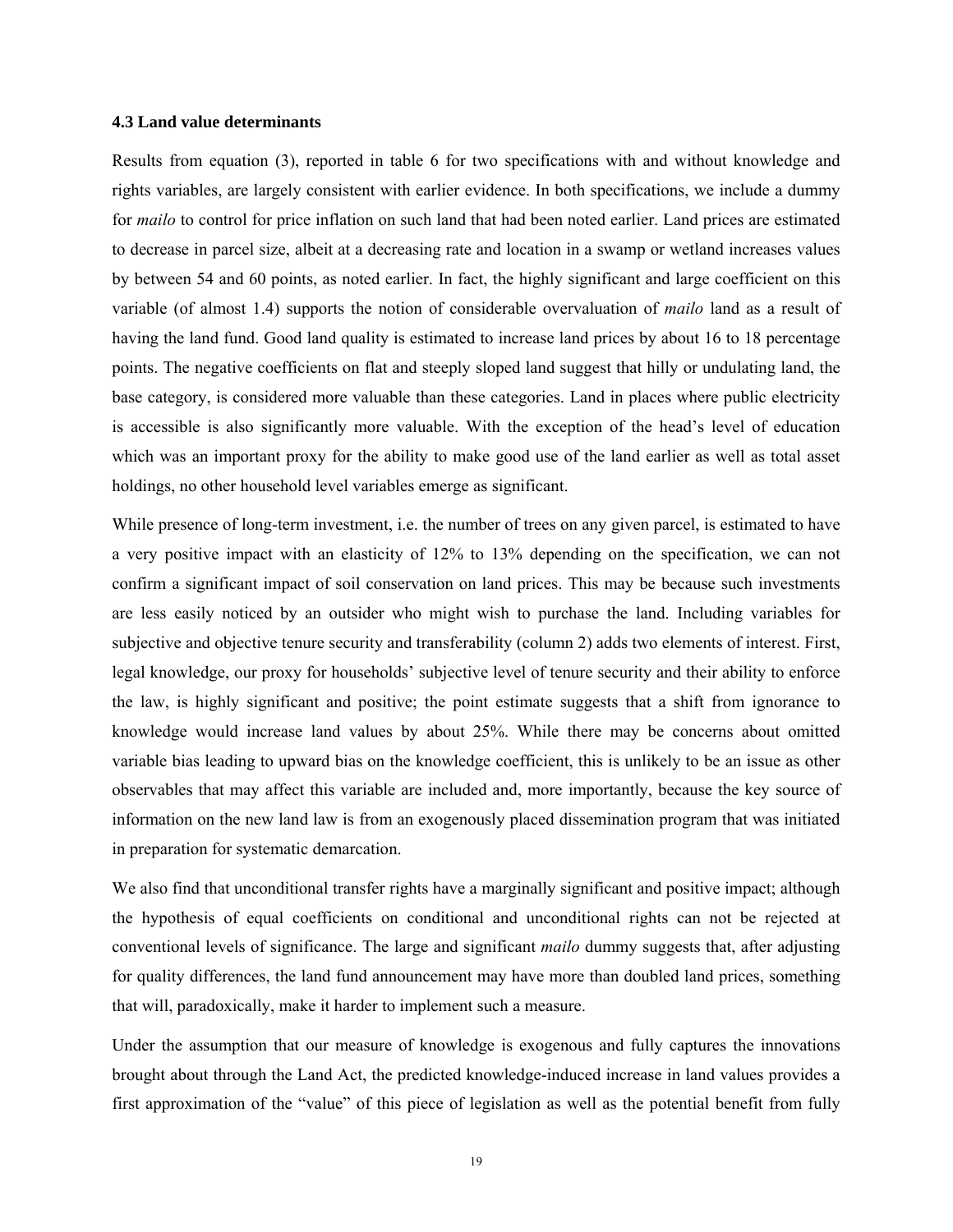disseminating its content. Doing so suggests that the Land Act has a potential to increase households' net wealth by 14 percentage points, i.e. about US\$ 340 per household or US\$ 1.15 billion for all owners or occupiers of land in rural Uganda.<sup>7</sup> The fact that, due to low levels of awareness,<sup>8</sup> the lion's share of these benefits has not yet been realized, illustrates the potentially very large from more aggressive dissemination of its contents. As there are few landless in Uganda and the distribution of land is more equal than the overall asset distribution, the associated increase in asset values would be pro-poor in the sense that the relative gain would be bigger for the bottom than the top quartiles of the non-land asset distribution. The presence of a significant demand for certificates of customary ownership or full freehold title evidenced by our survey points towards ample opportunities to strengthen the pro-poor impact of this by establishing a program that would respond to this demand but establish higher charges for titles than for basic customary certificates. This implies not only that, even by conservative estimates, changes in land legislation may be a worthwhile investment but also that Uganda and possibly other countries in the region as well can reap significant benefits from more determined efforts to disseminate new land laws.

#### **5. Conclusion**

By providing an in-depth analysis of the economic impact of Uganda's 1998 Land Act, this paper adds to the methodological as well as policy debate. On the methodological side, our findings suggest that one reason for the divergent conclusions on the impact of land title found in earlier literature may be a failure to account for the multi-dimensional nature and complexity of land rights. We find a clear difference between rights to transfer land, which increase the propensity to undertake visible investments and thus can be expected to affect land values in case of a sale, and more traditional measures of tenure security, which in addition increase the tendency to manage soil fertility in a sustainable manner. Similarly, households' awareness of their land rights in a number of dimensions has a significant and large impact on outcome variables that is in many respects equal to the impact of the land rights variables considered in the earlier literature, suggesting that failure to account for this variable may result in biased estimates.

Although a large number of African countries have recently embarked on revisions of their land legislation that aim to increase the level of tenure security enjoyed by customary land owners and women, we know of no study aiming to assess the economic impact, both actual and potential, of such steps. We show that, under reasonable assumptions, use of an objective measure of households' knowledge of these provisions can be used to approximate the "value" of the legal changes. Results point towards a large

<sup>&</sup>lt;sup>7</sup> The 2002 Census of Population and Housing puts the number of rural households at 4.4 million but does not report the share of those who operate agricultural holdings. As we did not have access to disaggregated Census data, we use the 1999 Uganda National Household Survey which indicates that 77% of rural households own or occupy agricultural land. Absence of data for land, including agricultural land that is rented out, owned by urban dwellers, constrains our ability to make inferences beyond rural land that is either owned or occupied, thus providing a conservative estimate of the potential benefits from the land Act.  $8.4e$  helf  $-6$ 

As half of our sample comprises of areas where at least some dissemination activities have been undertaken, the level of knowledge about the Land Act in the overall population is likely to be significantly below the figures that were obtained in this sample.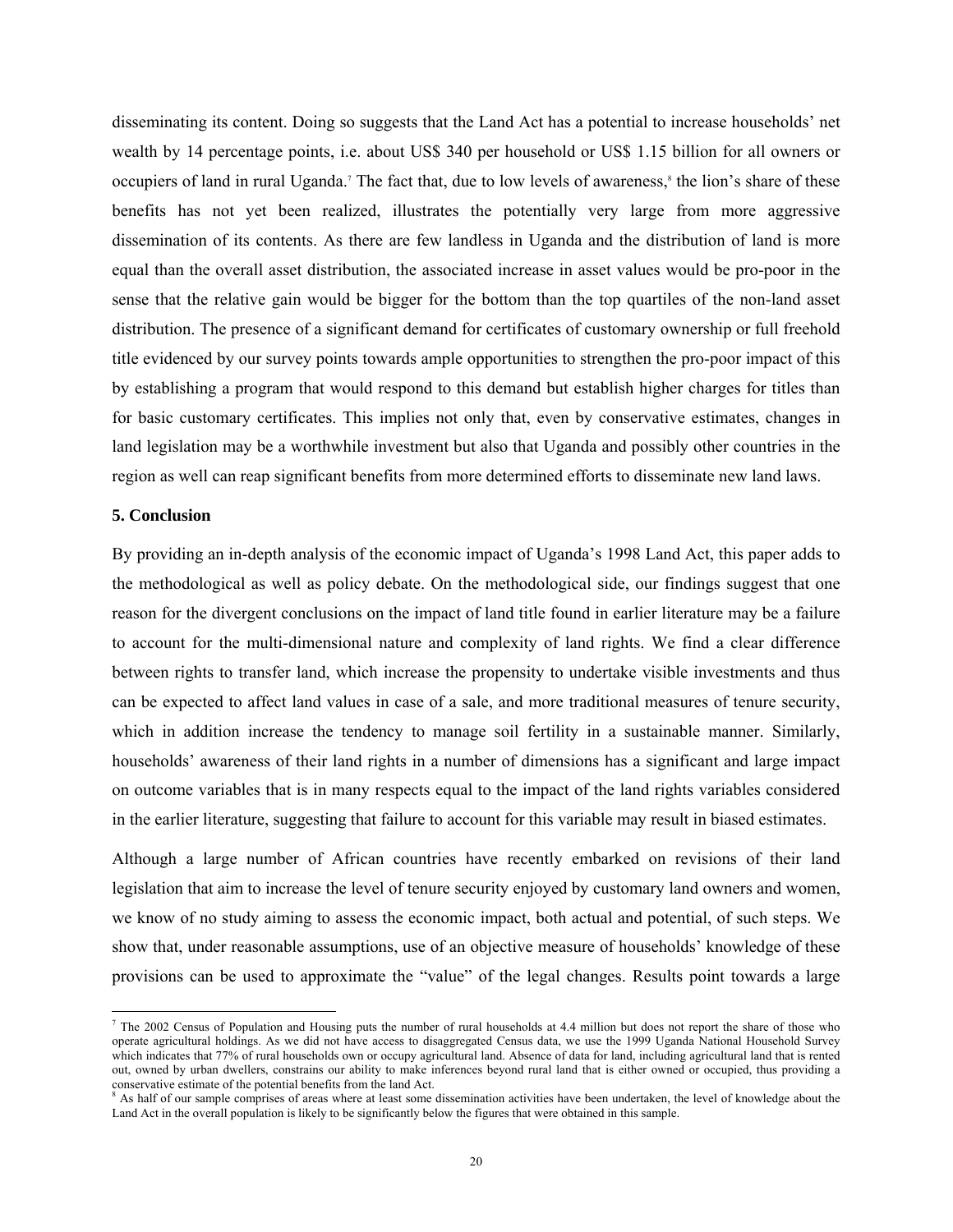potential impact (US\$ 1.15 bn. for owners and occupants in rural Uganda), much of which is not realized due to limited dissemination. It implies that efforts to inform households about their rights and obligations under the new law could lead to large benefits. More generally, we conclude that, where human and fiscal resources to implement land administration programs are limited, well-disseminated legal reform can be an important and far-reaching first step to reap the benefits of higher tenure security.

Regarding the broader policy debate, our results support the hypothesis that enforceable legal change can have a major impact on investment and productivity even if it is not accompanied by immediate programs to award certificates. Still, evidence of a high demand for certificates of customary ownership that is backed up by a realistic willingness to pay suggests that, in the medium to long term, legal reform is unlikely to obviate the need for establishment of an effective land administration system. Identification of cost-effective mechanisms (e.g. using advanced handheld GPS) that can quickly respond to this demand in a way that allows maintenance of records and options for demand-driven upgrading as needed is a high priority to increase coverage of land administration in Africa. Complementing the evidence on the value of legal innovation provided in this paper with an evaluation of the impact of such certificates is a high priority for future research in this area.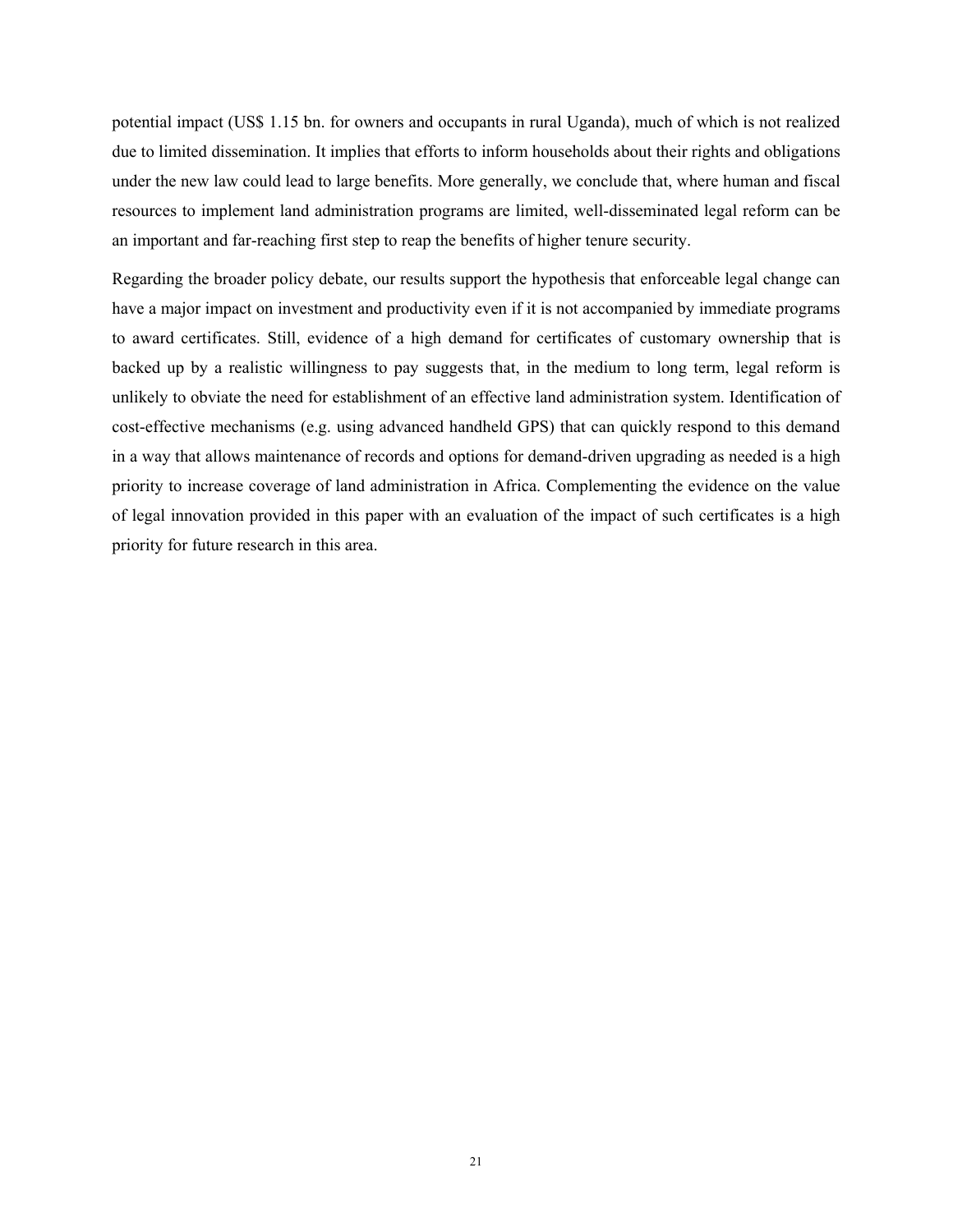#### **Table 1: Key parcel level variables**

|                                                            | <b>Total</b> |          |        | <b>Tenure type</b> |              |        |
|------------------------------------------------------------|--------------|----------|--------|--------------------|--------------|--------|
|                                                            |              | Freehold |        | Customary          | <b>Mailo</b> |        |
| 1. Land rights                                             |              |          |        |                    |              |        |
| Sell without approval (%)                                  | 51.5         | 58.1     | $\ast$ | 50.1               | 54.4         | $\ast$ |
| Sell with outside approval (%)                             | 20.9         | 11.5     | ***    | 25.9               | $8.0\,$      | ***    |
| Rent without approval (%)                                  | 60.3         | 69.6     | $**$   | 60.1               | 58.3         |        |
| Rent with outside approval (%)                             | 13.4         | 5.4      | ***    | 16.6               | 5.7          | ***    |
| Give without approval (%)                                  | 57.0         | 63.5     | $\ast$ | 56.5               | 56.9         |        |
| Give with outside approval $(\%)$                          | 18.7         | 9.5      | ***    | 23.4               | 6.7          | $***$  |
| Plant timber trees without approval (%)                    | 74.6         | 75.7     | *      | 81.4               | 52.8         | ***    |
| Plant timber trees with outside approval $(\%)$            | 4.8          | 4.1      |        | 5.2                | 3.7          |        |
| Number rights without approval                             | 2.4          | 2.7      |        | 2.5                | 2.2          | ***    |
| Number rights with outside approval                        | 0.6          | 0.3      | ***    | 0.7                | 0.2          | ***    |
| 2. Mode of acquisition and parcel characteristics          |              |          |        |                    |              |        |
| Parcel purchased (%)                                       | 27.5         | 36.5     | ***    | 24.1               | 35.6         | $***$  |
| Parcel inherited from husband's family (%)                 | 43.0         | 30.4     | ***    | 50.6               | 22.7         | ***    |
| Parcel inherited from wife's family (%)                    | 6.7          | 6.1      |        | 6.9                | 6.3          |        |
| Parcel rented-in (%)                                       | 19.3         | 21.6     | $***$  | 15.3               | 31.3         | ***    |
| Parcel area in acres                                       | 1.8          | 2.1      |        | 1.9                | 1.4          | ***    |
| Distance from house in minutes                             | 20.1         | 16.5     |        | 22.3               | 14.2         | $***$  |
| Years possessed                                            | 17.2         | 14.2     | ***    | 18.4               | 14.4         | ***    |
| Good land quality (%)                                      | 34.5         | 35.1     |        | 36.3               | 28.6         | ***    |
| Fair land quality (%)                                      | 49.5         | 51.4     |        | 49.7               | 48.1         |        |
| Flat land $(\% )$                                          | 56.1         | 50.0     | ***    | 63.8               | 33.3         | ***    |
| Gently sloped land (%)                                     | 33.8         | 40.5     | ***    | 25.5               | 57.9         | $***$  |
| Rainfed (%)                                                | 97.2         | 97.3     | *      | 97.3               | 96.5         | ***    |
| Swamp/Wetland (%)                                          | 1.3          | 0.7      |        | 1.5                | $0.8\,$      |        |
| 3. Land related improvements and land values <sup>1</sup>  |              |          |        |                    |              |        |
| Dummy: planted trees during the past 5 years $(\% )$       | 27.4         | 41.2     | ***    | 25.4               | 29.9         | **     |
| Number of trees planted during the past 5 years per acre   | 29.9         | 25.1     |        | 32.8               | 24.1         |        |
| Dummy: parcel has tree crops (%)                           | 46.0         | 66.2     | $***$  | 41.9               | 52.8         | ***    |
| Number of trees per acre                                   | 47.0         | 32.3     |        | 52.4               | 39.2         |        |
| Practiced soil conservation (%)                            | 24.9         | 31.8     | $***$  | 23.1               | 28.4         | **     |
| Hypothetical value of land per acre (US \$)                | 717.9        | 607.9    |        | 548.4              | 7826.3       | ***    |
| Hypothetical rental price per acre (US \$)                 | 34.4         | 65.1     | ***    | 28.7               | 156.2        | ***    |
| 4. Crop production and input use per acre                  |              |          |        |                    |              |        |
| Total value of crop production per acre (US \$)            | 117.7        | 149.8    |        | 109.7              | 133.6        |        |
| Dummy: used purchased seed (%)                             | 50.3         | 39.1     | ***    | 53.6               | 42.8         | ***    |
| Dummy: used purchased chemical fertilizer (%)              | 1.2          | 1.8      |        | 1.2                | 0.7          |        |
| Dummy: used purchased pesticides (%)                       | 4.2          | 6.4      |        | 4.1                | 3.6          |        |
| Dummy: used hired labor (%)                                | 32.4         | 30.0     |        | 34.6               | 25.2         | ***    |
| Value of purchased seed per acre (US \$)                   | 6.6          | 5.2      | $***$  | 6.6                | 7.1          | ***    |
| Value of purchased chemical fertilizer per acre (US \$)    | 4.0          | 0.4      |        | 5.2                | 0.8          |        |
| Value of purchased pesticides per acre (US \$)             | 6.1          | 6.5      | *      | 6.9                | 2.5          |        |
| Value of hired labor per acre (US \$)                      | 19.2         | 16.1     |        | 19.2               | 21.1         | ***    |
| Banana on parcel (%)                                       | 32.3         | 64.6     | ***    | 23.9               | 49.2         | ***    |
| Root crops on parcel (%)                                   | 49.5         | 75.6     | ***    | 38.5               | 77.3         | $***$  |
| Fruit crops on parcel (%)                                  | 9.2          | 32.3     | ***    | 4.0                | 18.9         | ***    |
| Vegetables on parcel (%)                                   | 2.4          | 3.1      |        | 2.2                | 2.8          |        |
| Number of observations                                     | 2185         | 148      |        | 1546               | 489          |        |
| Land sales values are only for owners but not for renters. |              |          |        |                    |              |        |

\* significant at 10%; \*\* significant at 5%; \*\*\* significant at 1% for the t-statistic to test the equality of group means using customary tenure as a reference group. Note that 26.4 % and 93.5 % of the parcels under freehold and *mailo* tenure systems are respectively occupied by tenants. *Source:* Own computation from 2004 WB/Makerere/FASID land tenure survey.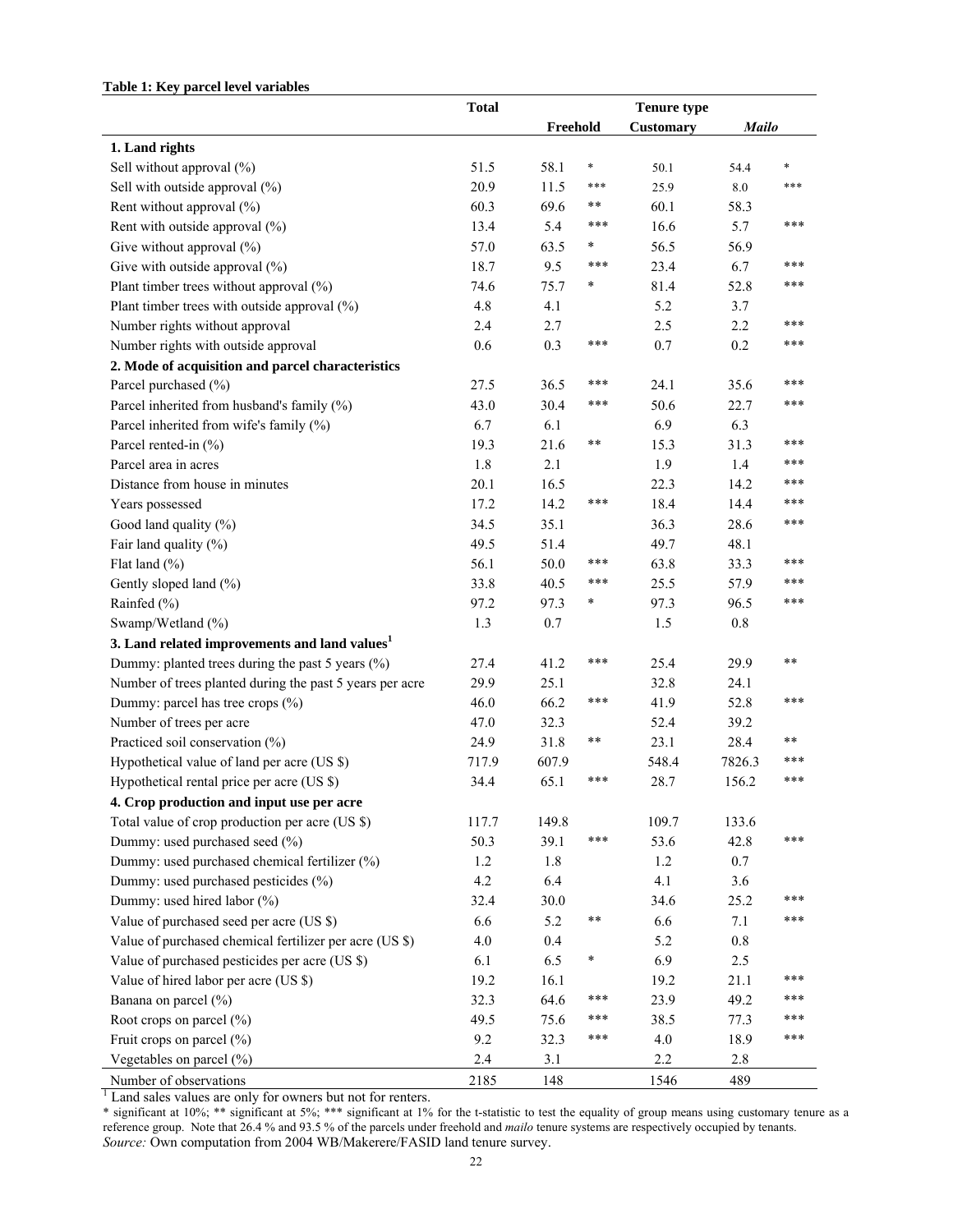|                                                  | <b>Total</b> |               | <b>Quartile of asset distribution</b> |                 |         |
|--------------------------------------------------|--------------|---------------|---------------------------------------|-----------------|---------|
|                                                  |              | <b>Bottom</b> | 2 <sup>nd</sup>                       | 3 <sup>rd</sup> | Top     |
| Head's age (years)                               | 45.4         | 42.2          | 43.9                                  | 46.3            | 49.2    |
| Head's education (years)                         | 4.7          | 2.6           | 4.1                                   | 4.9             | $7.2\,$ |
| Female headed household (%)                      | 17.2         | 21.7          | 18.7                                  | 14.4            | 14.0    |
| Household size                                   | 6.3          | 4.5           | 6.0                                   | 6.9             | 7.8     |
| Knowledge of land law at the household level (%) | 40.7         | 26.1          | 46.1                                  | 43.1            | 47.6    |
| Value of household assets now (US \$)            | 1194.2       | 33.8          | 141.5                                 | 352.6           | 4257.7  |
| Value of livestock assets now (US \$)            | 197.6        | 8.5           | 43.5                                  | 186.4           | 553.2   |
| Value of all non-land assets now (US \$)         | 1408.9       | 46.7          | 191.5                                 | 552.2           | 4854.9  |
| Value of land owned (US \$)                      | 1521.0       | 444.8         | 701.8                                 | 1135.4          | 3813.1  |
| Value of land occupied (US $\$\$ ) <sup>1</sup>  | 783.4        | 116.7         | 195.5                                 | 677.3           | 2126.1  |
| Total value of land (US \$)                      | 2304.5       | 561.5         | 897.4                                 | 1812.6          | 5939.2  |
| Value of land and non-land assets (US \$)        | 3760.2       | 611.9         | 1101.7                                | 2388.7          | 10943.2 |
| Number of parcels owned                          | 1.6          | 1.7           | 1.4                                   | 1.5             | 1.6     |
| Number of parcels occupied                       | 0.4          | 0.2           | 0.4                                   | 0.4             | 0.8     |
| Total Number of parcels                          | 2.0          | 2.0           | 1.7                                   | 1.9             | 2.4     |
| Area of land owned in acres                      | 4.8          | 3.4           | 2.5                                   | 3.3             | 9.9     |
| Area of land occupied in acres                   | 0.7          | $0.2\,$       | 0.5                                   | $1.0\,$         | $1.0\,$ |
| Number of parcels                                | 2.3          | 2.3           | 2.1                                   | 2.2             | 2.7     |
| Engaged in crop production $(\% )$               | 93.7         | 92.2          | 98.8                                  | 95.1            | 88.8    |
| Engaged in wage employment (%)                   | 15.9         | 6.6           | 11.6                                  | 12.8            | 32.6    |
| Engaged in business activities (%)               | 32.6         | 24.6          | 33.6                                  | 36.6            | 35.5    |
| Engaged in selling own livestock products (%)    | 52.6         | 28.3          | 57.7                                  | 63.0            | 61.6    |
| Crop income (US \$)                              | 247.1        | 127.9         | 192.6                                 | 381.2           | 287.0   |
| Wage income (US \$)                              | 167.8        | 28.9          | 44.2                                  | 70.7            | 528.3   |
| Business income (US \$)                          | 110.4        | 40.8          | 68.1                                  | 88.0            | 245.1   |
| Livestock products income (US \$)                | 43.8         | 6.9           | 4.4                                   | 18.5            | 145.8   |
| Total income (US \$)                             | 569.2        | 204.6         | 309.3                                 | 558.5           | 1206.2  |
| Share of crop income in total (%)                | 43.4         | 62.5          | 62.3                                  | 68.3            | 23.8    |
| Share of wage income in total $(\% )$            | 29.5         | 14.1          | 14.3                                  | 12.7            | 43.8    |
| Share of business income in total (%)            | 19.4         | 20.0          | 22.0                                  | 15.8            | 20.3    |
| Share of livestock products in total (%)         | 7.7          | 3.4           | 1.4                                   | 3.3             | 12.1    |
| Number of observations                           | 970          | 244           | 241                                   | 243             | 242     |

**Table 2: Key household characteristics** 

Number of observations 970 244 241 243 242<br><sup>1</sup> Occupied parcels are evaluated using the median prices corresponding to the respective communities. Rented-in (both under fixed and sharecropping contracts) and borrowed-in parcels are excluded while computing the value of land occupied by the household. *Source:* Own computation from 2004 WB/Makerere/FASID land tenure survey.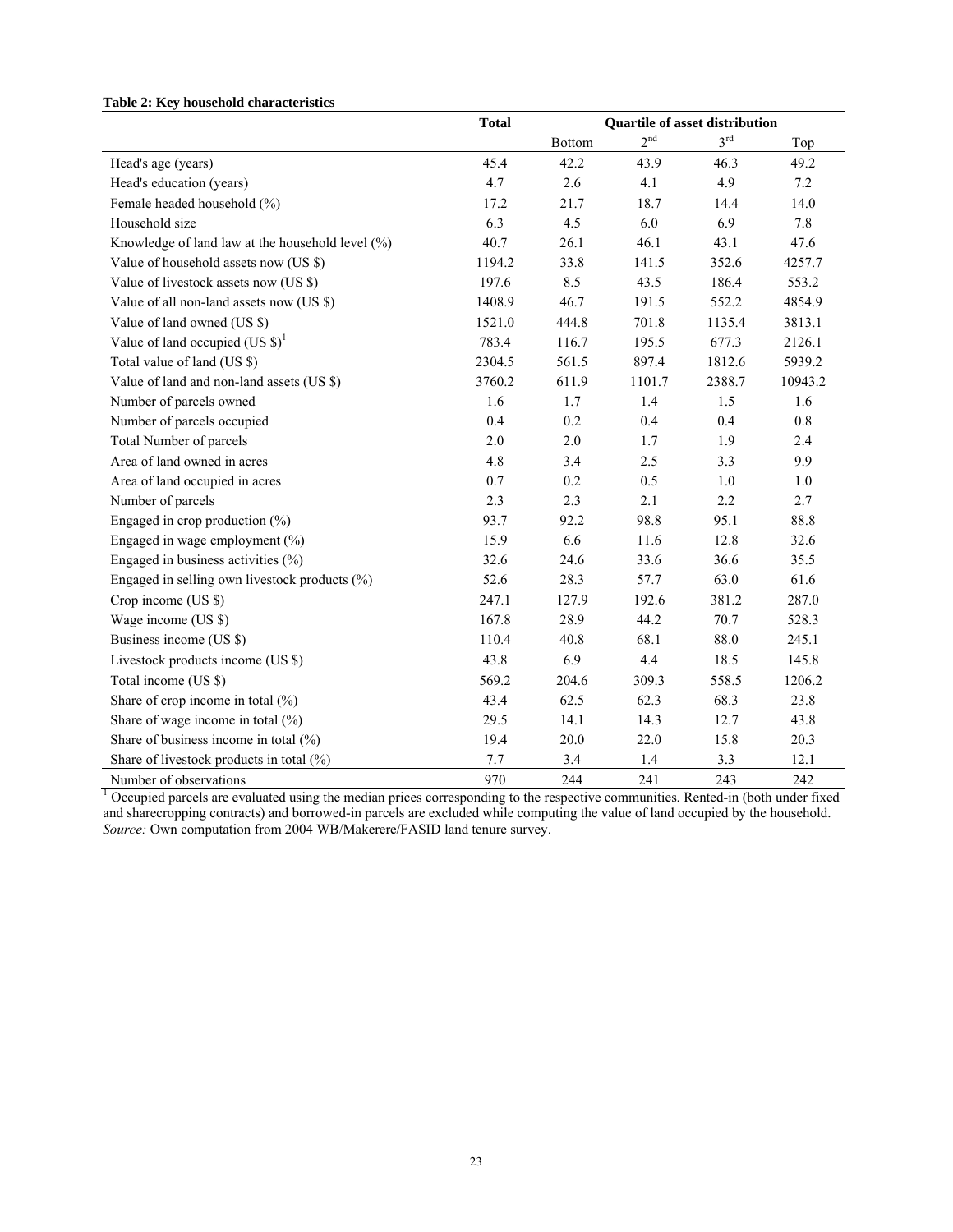#### **Table 3: Households' knowledge of important legal provisions**

|                                                          | <b>Total</b> | Main tenure type |          |                  |      |              |
|----------------------------------------------------------|--------------|------------------|----------|------------------|------|--------------|
|                                                          |              |                  | Freehold | <b>Customary</b> |      | <b>Mailo</b> |
| Male knowledge of the land law                           |              |                  |          |                  |      |              |
| Possible to obtain certificates of customary ownership   | 36.0         | 35.2             |          | 39.2             | 28.1 | ***          |
| Certificate can be converted into ownership upon payment | 31.3         | 40.8             |          | 31.4             | 28.5 |              |
| <i>Mailo</i> tenants are protected from eviction         | 28.5         | 52.1             | $***$    | 18.7             | 46.5 | ***          |
| Mailo tenants can prohibit investments                   | 20.2         | 50.7             | $***$    | 12.3             | 31.6 | ***          |
| Anybody occupying land for 12 years gets a certificate   | 34.5         | 56.3             | $***$    | 29.9             | 40.2 | ***          |
| Recognition of family land needs application to LC1      | 26.0         | 35.2             | $* *$    | 23.5             | 29.7 | *            |
| Index                                                    | 29.4         | 45.1             | ***      | 25.8             | 34.1 | ***          |
| Female knowledge of the land law                         |              |                  |          |                  |      |              |
| Possible to obtain certificates of customary ownership   | 32.2         | 33.8             |          | 33.6             | 28.1 |              |
| Certificate can be converted into ownership upon payment | 29.0         | 42.3             | $***$    | 26.3             | 32.0 | $\ast$       |
| <i>Mailo</i> tenants are protected from eviction         | 27.8         | 39.4             | $***$    | 14.8             | 57.4 | ***          |
| <i>Mailo</i> owners can prohibit investments             | 21.8         | 60.6             | $***$    | 9.6              | 41.4 | ***          |
| Anybody occupying land for 12 years gets a certificate   | 31.0         | 43.7             | $***$    | 25.2             | 42.2 | ***          |
| Recognition of family land needs application to LC1      | 31.6         | 46.5             | ***      | 28.1             | 36.3 | $**$         |
| Index                                                    | 28.9         | 44.4             | ***      | 22.9             | 39.6 | ***          |
| Number of observations                                   | 970          | 71               |          | 643              | 256  |              |

\* significant at 10%; \*\* significant at 5%; \*\*\* significant at 1% for the t-statistic to test the equality of group means using customary tenure as a reference group.

*Source:* Own computation from 2004 WB/Makerere/FASID land tenure survey.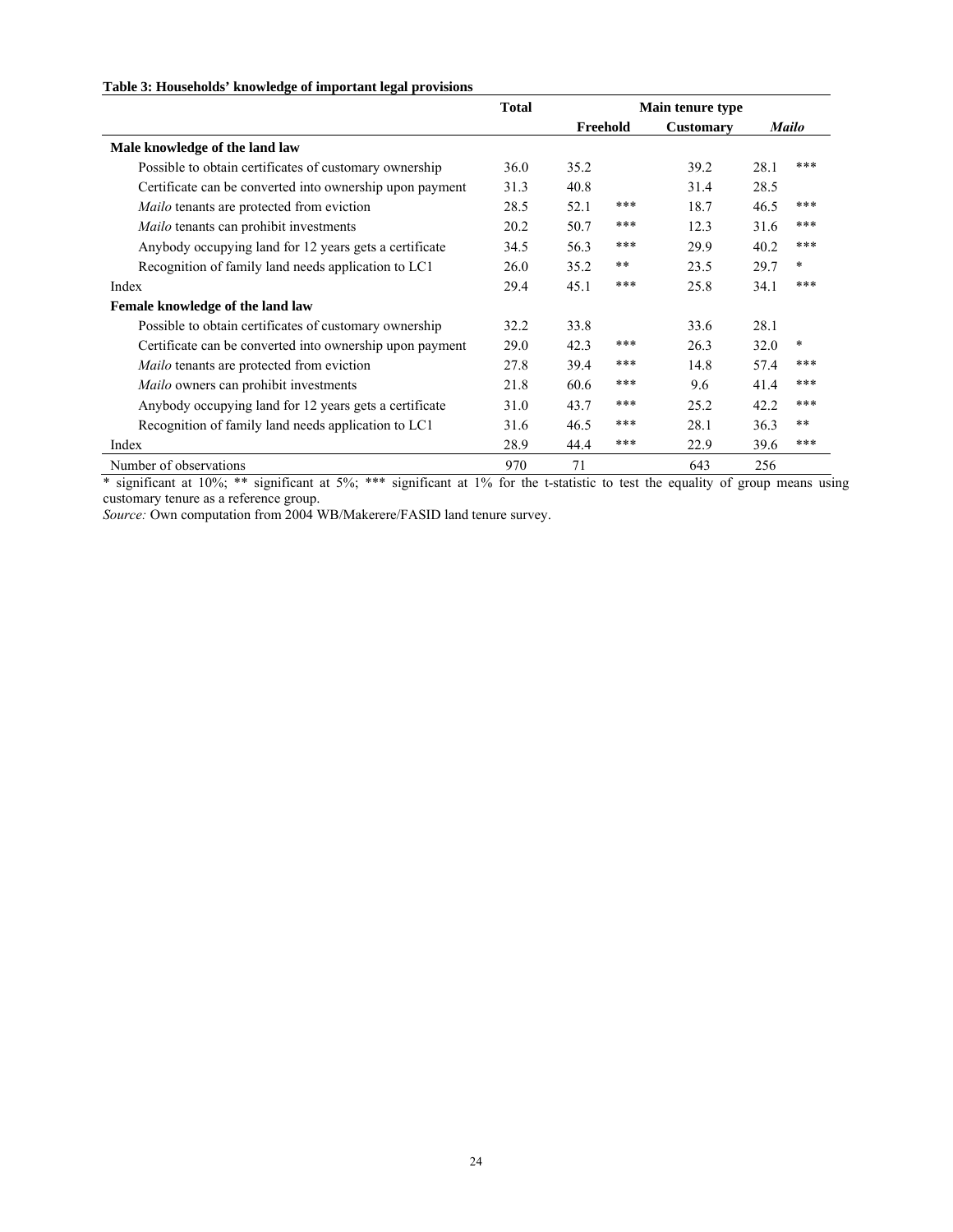| radio 4. Determinants of fang-related investments. AGD5 two-step estimates |                       | <b>Trees planted (Probit)</b> |                                        | Soil conservation (Probit) | <b>Trees</b>         |
|----------------------------------------------------------------------------|-----------------------|-------------------------------|----------------------------------------|----------------------------|----------------------|
|                                                                            |                       |                               |                                        |                            | (Tobit)              |
|                                                                            | Coefficients          | <b>Marginal effect</b>        | $\label{eq:coefficients} Coefficients$ | <b>Marginal effect</b>     | <b>Coefficients</b>  |
| Unconditional transfer rights, $\gamma_1$                                  | $0.266***$            | $0.078***$                    | 0.038                                  | 0.012                      | $0.812***$           |
|                                                                            | (5.71)                | (5.71)                        | (0.92)                                 | (0.92)                     | (6.55)               |
| Conditional transfer rights, $\gamma_2$                                    | $0.381***$            | $0.112***$                    | 0.167                                  | 0.051                      | $1.046***$           |
| Knowledge of land law (index), $\theta_1$                                  | (3.29)<br>$0.238**$   | (3.29)<br>$0.070**$           | (1.62)<br>$0.615***$                   | (1.62)<br>$0.187***$       | (3.48)<br>0.430      |
|                                                                            | (2.01)                | (2.01)                        | (5.45)                                 | (5.45)                     | (1.39)               |
| Freehold and <i>mailo</i> tenure, $\varphi_1$                              | $0.491***$            | $0.155***$                    | 0.185                                  | 0.058                      | $1.360***$           |
|                                                                            | (3.38)                | (3.38)                        | (1.35)                                 | (1.35)                     | (3.75)               |
| Freehold and <i>mailo</i> occupant/tenant, $\varphi_2$                     | $-0.350**$            | $-0.095**$                    | $-0.176$                               | $-0.051$                   | $-1.039***$          |
|                                                                            | (2.48)                | (2.48)                        | (1.32)                                 | (1.32)                     | (3.01)               |
| No. of years possessed                                                     | $0.014***$            | $0.004***$                    | $0.011***$                             | $0.003***$                 | $0.033***$           |
|                                                                            | (4.18)                | (4.18)                        | (3.45)                                 | (3.45)                     | (3.86)               |
| Distance from house                                                        | $-0.014***$           | $-0.004***$                   | $-0.004***$                            | $-0.001***$                | $-0.036***$          |
|                                                                            | (9.45)                | (9.45)                        | (4.50)                                 | (4.50)                     | (8.80)               |
| Parcel area in acres                                                       | $0.103***$            | $0.030***$                    | $0.032*$                               | $0.010*$                   | $0.090*$             |
|                                                                            | (5.15)                | (5.15)                        | (1.75)                                 | (1.75)                     | (1.88)               |
| Parcel area squared                                                        | $-0.001***$           | $-0.000***$                   | $-0.000$                               | $-0.000$                   | $-0.001$             |
|                                                                            | (2.92)                | (2.92)                        | (0.68)                                 | (0.68)                     | (1.32)               |
| Good land quality                                                          | $-0.022$              | $-0.006$                      | $-0.089$                               | $-0.027$                   | 0.007                |
|                                                                            | (0.29)                | (0.29)                        | (1.26)                                 | (1.26)                     | (0.04)               |
| Poor land quality                                                          | $-0.283***$           | $-0.076***$                   | $-0.058$                               | $-0.017$                   | $-0.654**$           |
|                                                                            | (2.81)<br>$-0.268***$ | (2.81)                        | (0.60)                                 | (0.60)                     | (2.49)               |
| Flat land                                                                  |                       | $-0.080***$                   | $-0.129*$                              | $-0.039*$                  | $-0.902***$          |
| Steeply sloped land                                                        | (3.72)<br>$0.254*$    | (3.72)<br>$0.081*$            | (1.88)                                 | (1.88)<br>0.040            | (4.86)<br>$0.800**$  |
|                                                                            | (1.91)                | (1.91)                        | 0.126<br>(0.96)                        | (0.96)                     | (2.39)               |
| Irrigated land                                                             | 0.369                 | 0.122                         | 0.282                                  | 0.094                      | 0.561                |
|                                                                            | (1.05)                | (1.05)                        | (0.86)                                 | (0.86)                     | (0.66)               |
| Swamp/Wetland                                                              | $-0.219$              | $-0.059$                      | $-0.023$                               | $-0.007$                   | $-0.103$             |
|                                                                            | (0.63)                | (0.63)                        | (0.08)                                 | (0.08)                     | (0.12)               |
| Household head's age                                                       | 0.019                 | 0.005                         | $-0.022*$                              | $-0.007*$                  | 0.048                |
|                                                                            | (1.37)                | (1.37)                        | (1.77)                                 | (1.76)                     | (1.35)               |
| Head's age squared                                                         | $-0.000*$             | $-0.000*$                     | 0.000                                  | 0.000                      | $-0.001*$            |
|                                                                            | (1.86)                | (1.86)                        | (1.46)                                 | (1.46)                     | (1.87)               |
| Head's education in years                                                  | $0.049***$            | $0.014***$                    | $0.032***$                             | $0.010***$                 | $0.120***$           |
|                                                                            | (5.18)                | (5.18)                        | (3.61)                                 | (3.61)                     | (4.95)               |
| Female headed household                                                    | $0.272***$            | $0.086***$                    | $0.193*$                               | $0.061*$                   | $0.582**$            |
|                                                                            | (2.58)                | (2.58)                        | (1.95)                                 | (1.95)                     | (2.16)               |
| Household size                                                             | $0.032***$            | $0.009***$                    | $0.029***$                             | $0.009***$                 | $0.053*$             |
|                                                                            | (2.99)                | (2.99)                        | (2.83)                                 | (2.83)                     | (1.91)               |
| Value of all assets three years ago (Log)                                  | $-0.084***$           | $-0.025***$                   | $-0.007$                               | $-0.002$                   | $-0.185***$          |
|                                                                            | (3.09)                | (3.09)                        | (0.27)                                 | (0.27)                     | (2.60)               |
| Distance to the nearest town in miles                                      | $-0.006$              | $-0.002$                      | $-0.013$                               | $-0.004$                   | $-0.036$             |
|                                                                            | (0.74)                | (0.74)                        | (1.58)                                 | (1.58)                     | (1.57)               |
| Electricity available                                                      | 0.142<br>(1.54)       | 0.043                         | $0.175**$                              | $0.055**$                  | 0.328                |
| Constant                                                                   | $-1.158***$           | (1.54)                        | (2.00)<br>$-0.817**$                   | (2.00)<br>2185             | (1.38)<br>$-2.718**$ |
|                                                                            | (2.67)                |                               | (2.05)                                 |                            | (2.39)               |
| Observations                                                               | 2185                  |                               | 2185                                   |                            | 2185                 |
| Model Wald $\chi^2$ (17)                                                   | 328.55***             |                               | 171.23***                              |                            | 271.41***            |
| Wald $\chi^2$ test of exogeneity                                           | 5.82                  |                               | 1.76                                   |                            | 2.03                 |
| Exogeneity test Wald p-value                                               | 0.055                 |                               | 0.415                                  |                            | 0.362                |
| $\chi^2$ test: $\gamma_1 = \gamma 2$                                       | 0.82                  |                               | 1.19                                   |                            | 0.51                 |
| Prob > $\chi^2$                                                            | 0.366                 |                               | 0.275                                  |                            | 0.475                |
| $\chi^2$ test: $\gamma_1 = \gamma_2 = \theta_1$                            | 0.85                  |                               | 25.08                                  |                            | 1.75                 |
| Prob > $\chi^2$                                                            | 0.655                 |                               | 0.000                                  |                            | 0.416                |
| $\chi^2$ test: $\varphi_1 = -\varphi_2$                                    | 1.58                  |                               | 0.01                                   |                            | 1.24                 |
| Prob > $\gamma$                                                            | 0.209                 |                               | 0.929                                  |                            | 0.266                |

#### **Table 4: Determinants of land-related investments: AGLS two-step estimates**

Absolute value of z statistics in parentheses. \* significant at 10%; \*\* significant at 5%; \*\*\* significant at 1% Marginal effects evaluated at the mean for continuous variables, or as a discrete change from 0 to 1 for dummies.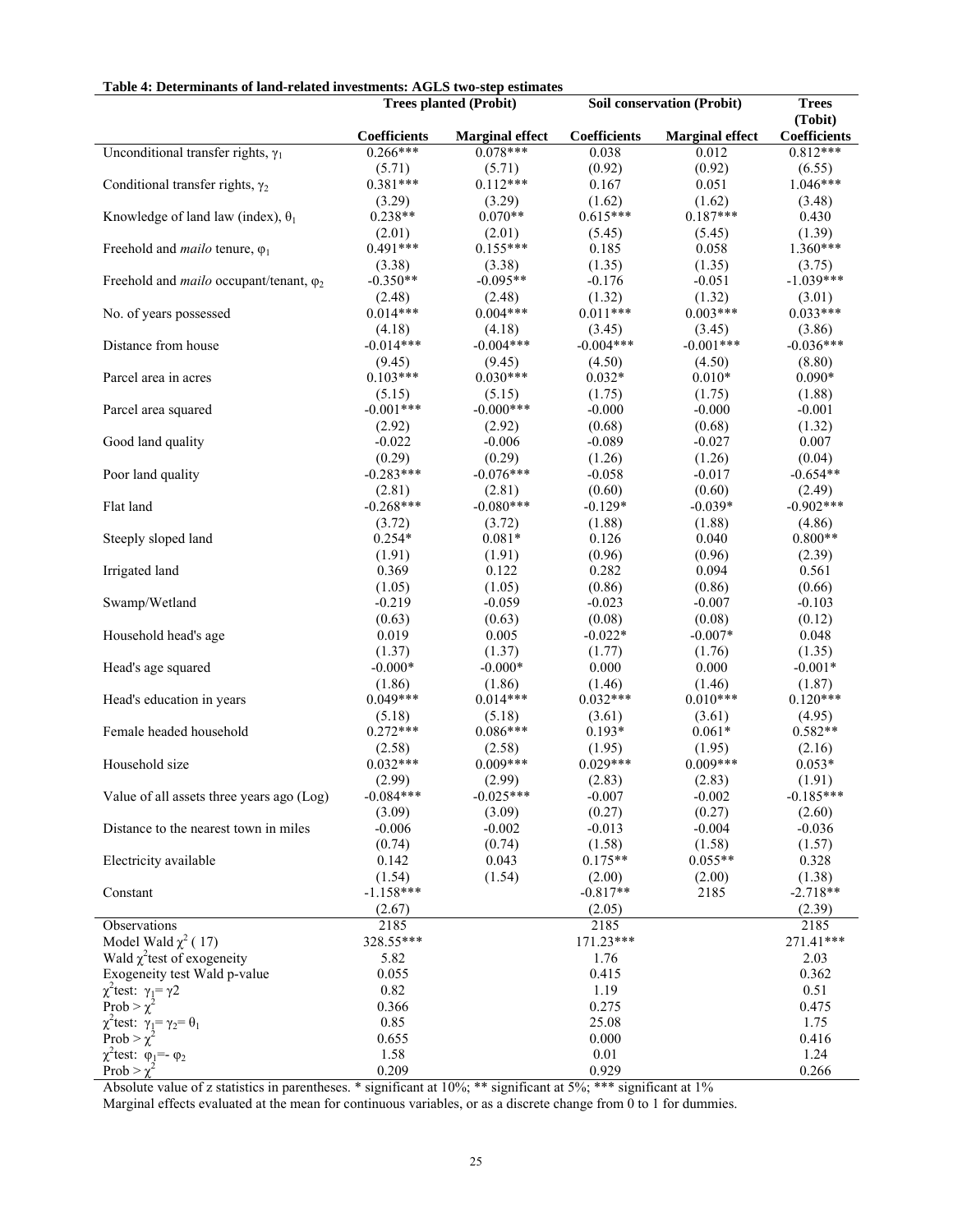| Table 5: Determinants of land productivity |  |  |
|--------------------------------------------|--|--|
|--------------------------------------------|--|--|

|                                                | No tenure or<br>knowledge var's | Tenure but no agro-<br>ecological var's | <b>All variables</b> |
|------------------------------------------------|---------------------------------|-----------------------------------------|----------------------|
| Total number of trees (Log)                    | $0.137***$                      | $0.118***$                              | $0.059***$           |
|                                                | (7.77)                          | (6.62)                                  | (3.22)               |
| Soil conservation dummy                        | $0.264***$                      | $0.244***$                              | $0.163***$           |
| Knowledge of land law at the hh level (index)  | (4.31)                          | (4.03)<br>$0.183*$                      | (2.75)<br>$0.192**$  |
|                                                |                                 | (1.88)                                  | (2.00)               |
| Unconditional transfer rights                  |                                 | 0.014<br>(0.69)                         | 0.008<br>(0.39)      |
| Conditional transfer rights                    |                                 | 0.001                                   | $-0.008$             |
|                                                |                                 | (0.05)                                  | (0.27)               |
| Freehold and <i>mailo</i> tenure               |                                 | $0.462***$                              | 0.096                |
|                                                |                                 | (4.19)                                  | (0.86)               |
| Freehold and mailo occupant/tenant             |                                 | $-0.016$<br>(0.14)                      | 0.016<br>(0.14)      |
| Parcel area in acres (Log)                     | $0.431***$                      | $0.431***$                              | $0.370***$           |
|                                                | (13.03)                         | (12.86)                                 | (11.17)              |
| Log of parcel area squared                     | $-0.012$                        | $-0.029$                                | $-0.037**$           |
|                                                | (0.66)                          | (1.55)                                  | (2.08)               |
| Household size (Log)                           | $0.110*$<br>(1.91)              | $0.134**$<br>(2.34)                     | $0.121**$<br>(2.21)  |
| Value of purchased seeds (Log)                 | $0.135***$                      | $0.125***$                              | $0.148***$           |
|                                                | (2.94)                          | (2.78)                                  | (3.42)               |
| Value of purchased chemical fertilizer (Log)   | 0.172                           | 0.163                                   | 0.170                |
|                                                | (0.55)                          | (0.53)                                  | (0.58)               |
| Value of purchased pesticides (Log)            | 0.091<br>(0.60)                 | 0.094<br>(0.64)                         | 0.030<br>(0.20)      |
| Value of hired labor (Log)                     | $0.134***$                      | $0.135***$                              | $0.174***$           |
|                                                | (2.80)                          | (2.87)                                  | (3.82)               |
| Household head's age                           | $-0.036***$                     | $-0.029***$                             | $-0.026**$           |
|                                                | (3.21)                          | (2.61)                                  | (2.46)               |
| Head's age squared                             | $0.000***$<br>(3.23)            | $0.000***$<br>(2.66)                    | $0.000**$<br>(2.51)  |
| Head's education in years                      | $0.020**$                       | $0.020**$                               | $0.017**$            |
|                                                | (2.51)                          | (2.53)                                  | (2.17)               |
| Female headed household                        | 0.049                           | $-0.013$                                | $-0.009$             |
| Current value of household assets (Log)        | (0.60)<br>$0.052**$             | (0.16)<br>0.031                         | (0.11)<br>0.022      |
|                                                | (2.44)                          | (1.46)                                  | (1.10)               |
| Distance from house                            | 0.001                           | 0.003                                   | 0.002                |
|                                                | (0.33)                          | (0.98)                                  | (0.72)               |
| Good land quality                              | $-0.001*$                       | $-0.001$                                | $-0.000$             |
| Poor land quality                              | (1.71)<br>0.068                 | (1.41)<br>0.068                         | (0.61)<br>0.065      |
|                                                | (1.18)                          | (1.20)                                  | (1.18)               |
| Flat land                                      | $-0.147$                        | $-0.194**$                              | $-0.163*$            |
|                                                | (1.62)                          | (2.19)                                  | (1.91)               |
| Steeply sloped land                            | $-0.097*$                       | $-0.042$                                | $-0.007$             |
| Swamp/Wetland                                  | (1.69)<br>$-0.186*$             | (0.73)<br>$-0.107$                      | (0.13)<br>$-0.162$   |
|                                                | (1.72)                          | (1.01)                                  | (1.58)               |
| Distance to the nearest district town in miles | $0.728***$                      | $0.732***$                              | $0.851***$           |
|                                                | (3.00)                          | (3.07)                                  | (3.72)               |
| Electricity accessible                         | $-0.014*$                       | $-0.029***$                             | $-0.021***$          |
| Banana on parcel                               | (1.93)                          | (3.81)                                  | (2.85)<br>$-0.003$   |
|                                                |                                 |                                         | (0.04)               |
| Root crops on parcel                           |                                 |                                         | $0.380***$           |
|                                                |                                 |                                         | (5.62)               |
| Fruit crops on parcel                          |                                 |                                         | $0.447***$<br>(7.59) |
| Vegetables on parcel                           |                                 |                                         | $0.443***$           |
|                                                |                                 |                                         | (4.55)               |
| Observations                                   | 1378                            | 1377                                    | 1377                 |
| $R^2$                                          | 0.38                            | 0.41                                    | 0.46                 |

Absolute value of z statistics in parentheses. \* significant at 10%; \*\* significant at 5%; \*\*\* significant at 1% Constant and dummies for use of different inputs as well as irrigation dummy included but not reported.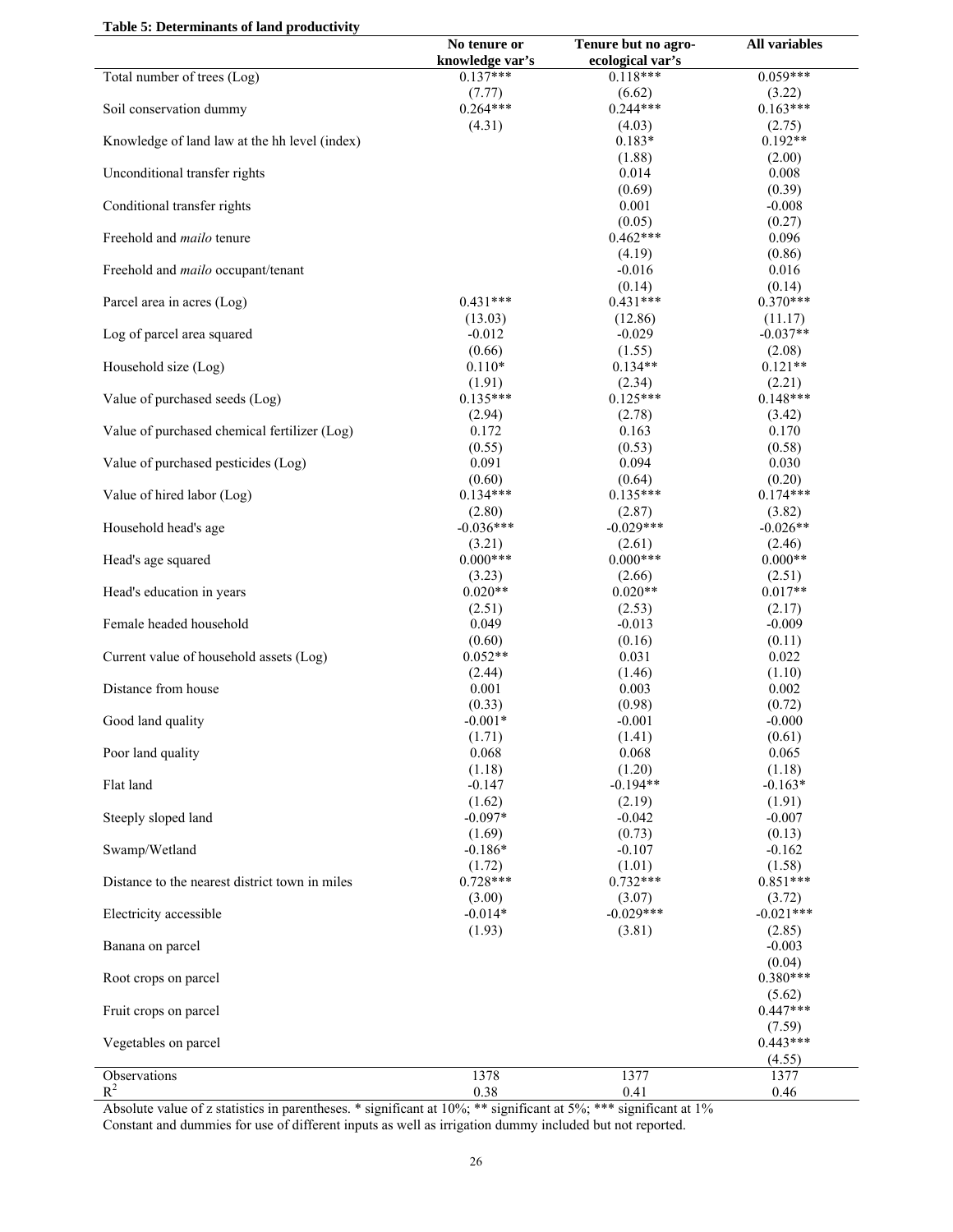#### **Table 6: Determinants of land values per acre**

|                                                | No tenure or knowledge | <b>All variables</b> |
|------------------------------------------------|------------------------|----------------------|
|                                                | variables              |                      |
| Total number of trees per acre (Log)           | $0.144***$             | $0.125***$           |
|                                                | (7.74)                 | (6.75)               |
| Soil conservation dummy                        | 0.022                  | 0.018                |
|                                                | (0.33)                 | (0.28)               |
| Knowledge of land law (index)                  |                        | $0.236**$            |
|                                                |                        | (2.38)               |
| Unconditional transfer rights                  |                        | $0.253*$             |
|                                                |                        | (1.71)               |
| Conditional transfer rights                    |                        | 0.138                |
|                                                |                        | (0.93)               |
| Freehold tenure                                |                        | $0.196*$             |
|                                                |                        | (1.82)               |
| Mailo tenure                                   | $1.361***$             | $1.377***$           |
|                                                | (6.27)                 | (6.43)               |
| Parcel area in acres                           | $-0.212***$            | $-0.213***$          |
|                                                | (14.60)                | (14.77)              |
| Parcel area squared                            | $0.004***$             | $0.004***$           |
|                                                | (10.15)                | (10.26)              |
| Household head's age                           | $-0.011$               | $-0.014$             |
|                                                | (0.96)                 | (1.27)               |
| Head's age squared                             | $0.000*$               | $0.000*$             |
|                                                | (1.74)                 | (1.89)               |
| Head's education in years                      | $0.041***$             | $0.039***$           |
|                                                | (5.19)                 | (4.91)               |
| Female headed household                        | $-0.147$               | $-0.078$             |
|                                                | (1.53)                 | (0.81)               |
| Value of all assets three years ago (Log)      | $0.138***$             | $0.123***$           |
|                                                | (7.07)                 | (6.34)               |
| No. of years possessed                         | $-0.004$               | $-0.002$             |
|                                                | (1.37)                 | (0.70)               |
| Distance from house                            | $-0.002***$            | $-0.002***$          |
|                                                | (3.37)                 | (3.95)               |
| Good land quality                              | $0.184***$             | $0.168***$           |
|                                                | (2.96)                 | (2.73)               |
| Poor land quality                              | $0.168*$               | 0.129                |
|                                                | (1.85)                 | (1.43)               |
| Flat land                                      | $-0.225***$            | $-0.198***$          |
|                                                | (3.49)                 | (3.08)               |
| Steeply sloped land                            | $-0.202*$              | $-0.173$             |
|                                                | (1.74)                 | (1.50)               |
| Irrigated land                                 | 0.632                  | 0.419                |
|                                                | (1.29)                 | (0.87)               |
| Swamp/Wetland                                  | $0.532**$              | $0.488**$            |
|                                                | (2.16)                 | (2.01)               |
| Distance to the nearest district town in miles | $-0.026***$            | $-0.029***$          |
|                                                | (2.61)                 | (2.85)               |
| Public electricity accessible to households    | $0.675***$             | $0.663***$           |
|                                                | (7.70)                 | (7.58)               |
| Constant                                       | 4.999***               | 4.209***             |
|                                                | (17.73)                | (6.45)               |
| Observations                                   | 1237                   | 1237                 |
| R-squared                                      | 0.43                   | 0.45                 |

Absolute value of z statistics in parentheses. \* significant at 10%; \*\* significant at 5%; \*\*\* significant at 1%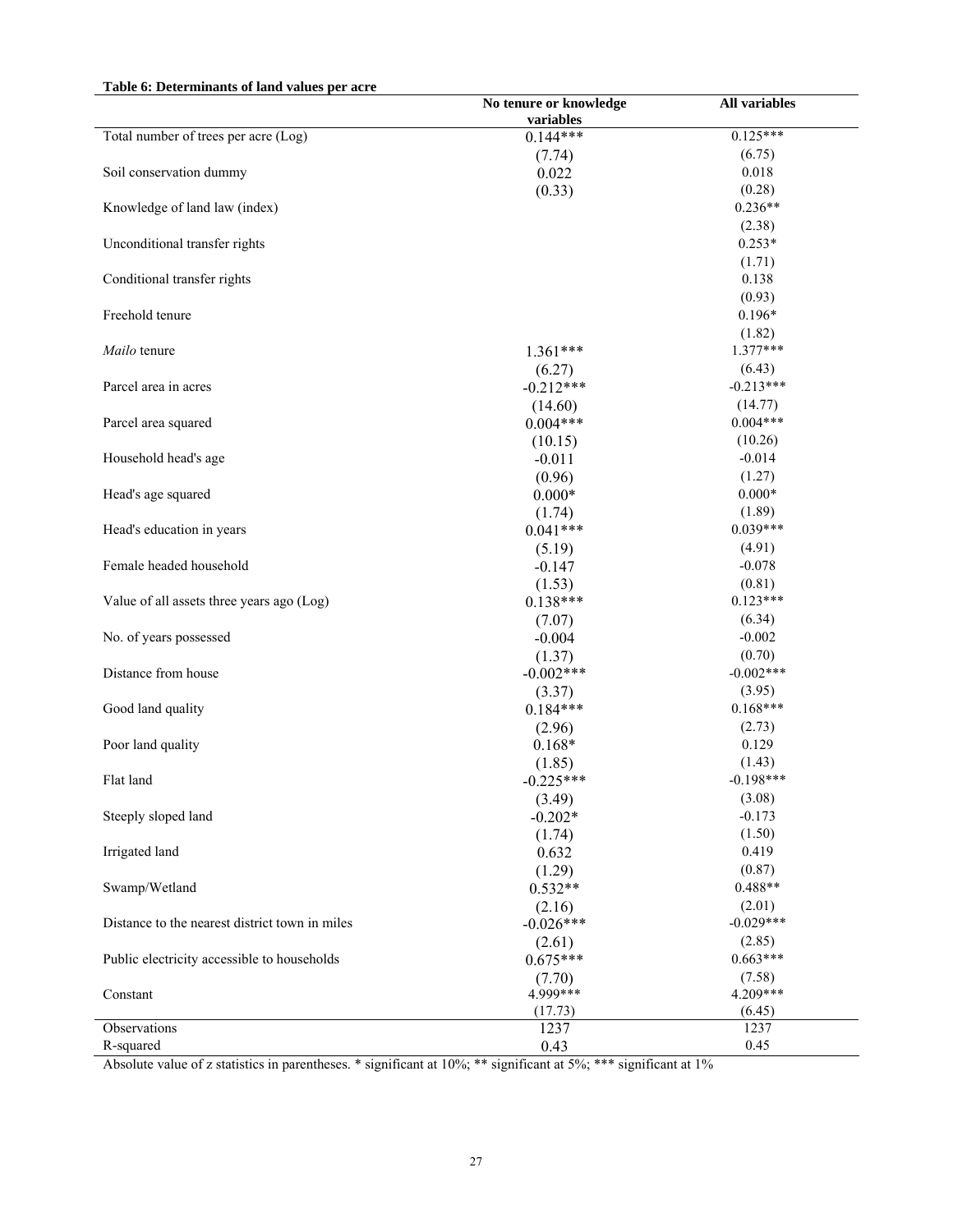| Appendix table 1: First stage regression - determinants of transfer rights |                                |                             |
|----------------------------------------------------------------------------|--------------------------------|-----------------------------|
|                                                                            | <b>Rights without Approval</b> | <b>Rights with Approval</b> |
| Inherited from husband's family                                            | $-0.801***$                    | $0.579***$                  |
|                                                                            | (13.17)                        | (10.11)                     |
| Inherited from wife's family                                               | $-1.150***$                    | $0.852***$                  |
|                                                                            | (11.56)                        | (9.11)                      |
| Just walked-in                                                             | $-0.442***$                    | $0.307**$                   |
|                                                                            | (3.48)                         | (2.57)                      |
| Rented-in                                                                  | $-2.483***$                    | $-0.221***$                 |
|                                                                            | (35.16)                        | (3.33)                      |
| Freehold and <i>mailo</i> tenure                                           | $0.367***$                     | $-0.432***$                 |
|                                                                            | (3.88)                         | (4.85)                      |
| Freehold and mailo occupant/tenant                                         | $-0.127$                       | 0.039                       |
|                                                                            | (1.27)                         | (0.41)                      |
| Knowledge of land law at the hh level (index)                              | 0.070                          | $0.240***$                  |
|                                                                            | (0.89)                         | (3.25)                      |
| No. of years possessed                                                     | 0.001                          | $-0.001$                    |
|                                                                            | (0.36)                         | (0.40)                      |
| Distance from house                                                        | $0.004***$                     | $-0.002***$                 |
|                                                                            | (6.81)                         | (4.54)                      |
| Parcel area in acres                                                       | $-0.015$                       | $0.021*$                    |
|                                                                            | (1.13)                         | (1.71)                      |
| Parcel area squared                                                        | 0.000                          | $-0.000$                    |
|                                                                            | (1.17)                         | (1.21)                      |
| Good land quality                                                          | $-0.063$                       | $-0.131***$                 |
|                                                                            | (1.29)                         | (2.85)                      |
| Poor land quality                                                          | 0.079                          | $-0.033$                    |
|                                                                            | (1.14)                         | (0.50)                      |
| Flat land                                                                  | $-0.092*$                      | 0.022                       |
|                                                                            | (1.88)                         | (0.47)                      |
| Steeply sloped land                                                        | 0.132                          | $-0.051$                    |
|                                                                            | (1.41)                         | (0.58)                      |
| Irrigated land                                                             | 0.029                          | $-0.101$                    |
|                                                                            | (0.12)                         | (0.44)                      |
| Swamp/Wetland                                                              | $-0.088$                       | 0.090                       |
|                                                                            | (0.45)                         | (0.49)                      |
| Household head's age                                                       | $0.019**$                      | $-0.032***$                 |
|                                                                            | (2.14)                         | (3.89)                      |
| Head's age squared                                                         | $-0.000$                       | $0.000***$                  |
|                                                                            | (1.00)                         | (3.14)                      |
| Head's education in years                                                  | $-0.015**$                     | $0.020***$                  |
|                                                                            | (2.34)                         | (3.42)                      |
| Female headed household                                                    | $-0.433***$                    | $0.298***$                  |
|                                                                            | (6.51)                         | (4.76)                      |
| Household size                                                             | $-0.008$                       | $0.015**$                   |
|                                                                            | (1.09)                         | (2.07)                      |
| Value of all assets three years ago (Log)                                  | $0.093***$                     | $-0.022$                    |
|                                                                            | (5.77)                         | (1.46)                      |
| Distance to the nearest district town in miles                             | $-0.022***$                    | $0.016***$                  |
|                                                                            | (3.95)                         | (3.12)                      |
| Public electricity accessible to households                                | $0.168***$                     | $-0.216***$                 |
|                                                                            | (2.79)                         | (3.82)                      |
| Constant                                                                   | 1.607***                       | $1.027***$                  |
|                                                                            | (7.54)                         | (5.12)                      |
| Observations                                                               | 2185                           | 2185                        |
| R-squared                                                                  | 0.49                           | $0.20\,$                    |

Absolute value of z statistics in parentheses. \* significant at 10%; \*\* significant at 5%; \*\*\* significant at 1%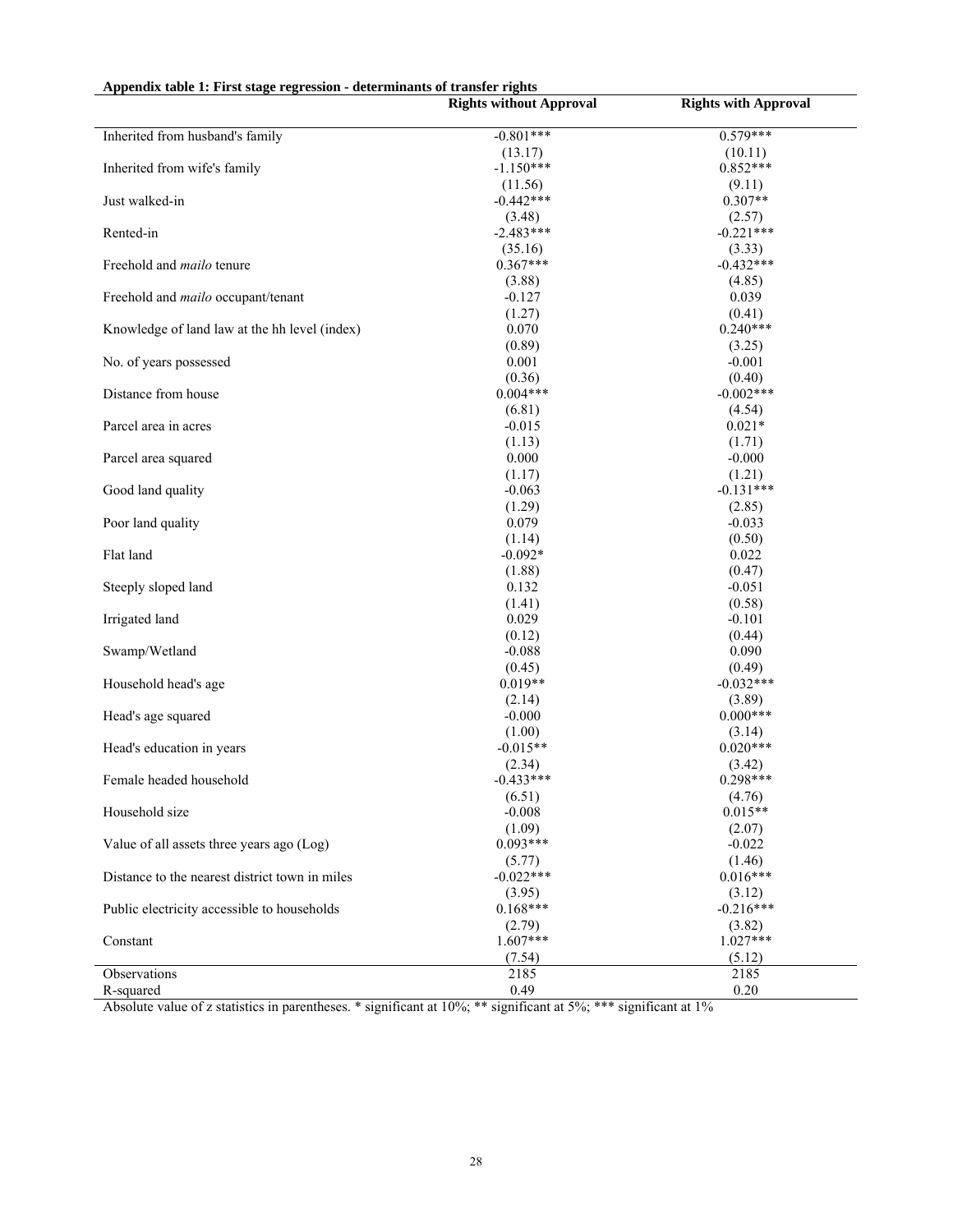| Appendix table 2: Determinants of visible land-related investments: Tobit estimates |  |  |
|-------------------------------------------------------------------------------------|--|--|
|-------------------------------------------------------------------------------------|--|--|

|                                                |                     | Trees Planted (Tobit) |
|------------------------------------------------|---------------------|-----------------------|
|                                                | Coefficients        | Marginal effects      |
| Rights without approval                        | $0.689***$          | $0.159***$            |
|                                                | (7.84)              | (8.00)                |
| Rights with outside approval                   | $0.586***$          | $0.135***$            |
|                                                | (5.43)              | (5.49)                |
| Knowledge of land law at the hh level (index)  | $0.631**$           | $0.146**$             |
|                                                | (2.09)              | (2.09)                |
| Freehold and <i>mailo</i> tenure               | $1.266***$          | $0.310***$            |
|                                                | (3.89)              | (3.69)                |
| Freehold and mailo occupant/tenant             | $-1.172***$         | $-0.254***$           |
|                                                | (3.41)              | (3.64)                |
| No. of years possessed                         | $0.040***$          | $0.009***$            |
|                                                | (4.84)              | (4.86)                |
| Distance from house                            | $-0.040***$         | $-0.009***$           |
|                                                | (9.73)              | (10.63)               |
| Parcel area in acres                           | $0.118**$           | $0.027**$             |
|                                                |                     |                       |
|                                                | (2.55)<br>$-0.002*$ | (2.56)<br>$-0.001*$   |
| Parcel area squared                            |                     |                       |
|                                                | (1.74)              | (1.74)                |
| Good land quality                              | $-0.104$            | $-0.024$              |
|                                                | (0.55)              | (0.56)                |
| Poor land quality                              | $-0.689***$         | $-0.151***$           |
|                                                | (2.61)              | (2.75)                |
| Flat land                                      | $-0.945***$         | $-0.221***$           |
|                                                | (5.08)              | (5.03)                |
| Steeply sloped land                            | $0.841**$           | $0.210**$             |
|                                                | (2.53)              | (2.35)                |
| Irrigated land                                 | 0.595               | 0.146                 |
|                                                | (0.71)              | (0.67)                |
| Swamp/Wetland                                  | $-0.156$            | $-0.036$              |
|                                                | (0.17)              | (0.18)                |
| Household head's age                           | 0.039               | 0.009                 |
|                                                | (1.15)              | (1.15)                |
| Head's age squared                             | $-0.001*$           | $-0.000*$             |
|                                                | (1.77)              | (1.77)                |
| Head's education in years                      | $0.137***$          | $0.032***$            |
|                                                | (5.75)              | (5.81)                |
| Female headed household                        | $0.605**$           | $0.146**$             |
|                                                | (2.38)              | (2.28)                |
| Household size                                 | $0.061**$           | $0.014**$             |
|                                                | (2.22)              | (2.22)                |
| Value of all assets three years ago (Log)      | $-0.181***$         | $-0.042***$           |
|                                                | (2.70)              | (2.71)                |
| Distance to the nearest district town in miles | $-0.029$            | $-0.007$              |
|                                                | (1.32)              | (1.32)                |
| Public electricity accessible to households    | 0.212               | 0.050                 |
|                                                | (0.95)              | (0.94)                |
| Constant                                       | $-3.776***$         |                       |
|                                                | (4.57)              |                       |
| Observations                                   | 2185                |                       |
| LR chi2(17)                                    | 452.75***           |                       |
|                                                |                     |                       |

Absolute value of z statistics in parentheses. \* significant at 10%; \*\* significant at 5%; \*\*\* significant at 1% Marginal effects evaluated at the mean for continuous variables, or as a discrete change from 0 to 1 for dummies.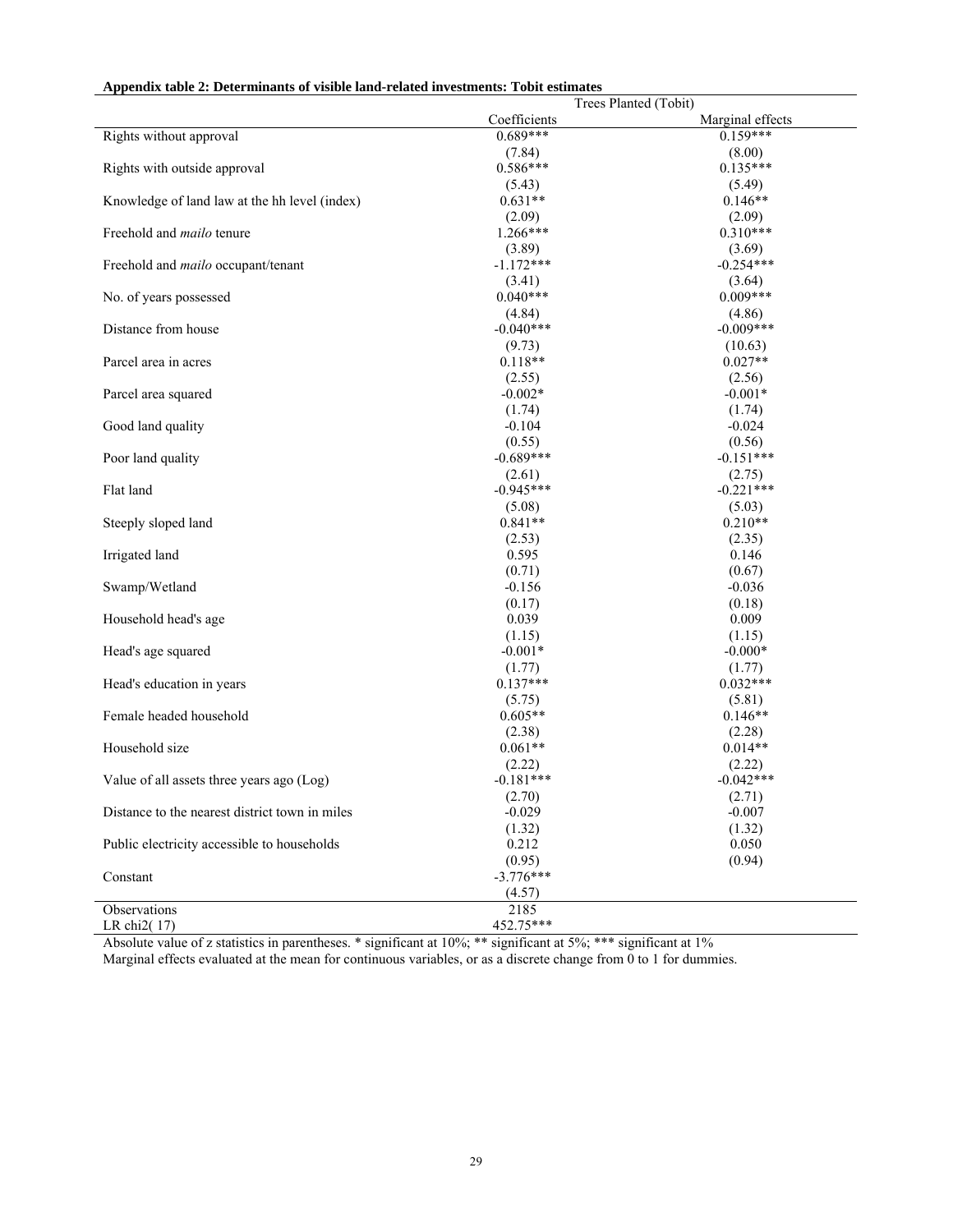References:

Andre, C. and J. P. Platteau. 1998. "Land Relations under Unbearable Stress: Rwanda Caught in the Malthusian Trap." *Journal of Economic Behavior and Organization 34* (1): 1-47.

Atwood, D. A. 1990. "Land Registration in Africa: The Impact on Agricultural Production." *World Development 18* (5): 659-71.

Ayalew, D., S. Dercon, and M. Gautam. 2005. "Property rights in a very poor country: Tenure insecurity and investment in Ethiopia." GPRG-WPS-021. Oxford University: Global Poverty Research Group Working Paper Series.

Baland, J. M., F. Gaspart, F. Place, and J.-P. Platteau. 2003. "The distributive impact of land markets in Central Uganda." Cahiers: Serie Recherche. Namur: Facultes Universitaires Notre-Dame de la Paix, Faculte des Sciences economiques et sociales.

Battese, G. E. 1997. "A Note on the Estimation of Cobb-Douglas Production Functions When Some Explanatory Variables Have Zero Values." *Journal of Agricultural Economics 48* (2): 250-2.

Belshaw, D., P. Lawrence and M. Hubbard. 1999. "Argicultural Tradables and Economic Recovery in Uganda: The Limitations of Structural Adjustment in Practice." *World Development 27* (4): 673-90.

Besley, T. 1995. "Property Rights and Investment Incentives: Theory and Evidence from Ghana." *Journal of Political Economy 103* (5): 903-37.

Besley, T. 1998. "Investment Incentives and Property Rights ." In Peter Newman, eds., *The new Palgrave Dictionary of Economics and the Law* London : Macmillan.

Blake, A., A. McKay and O. Morrissey. 2002. "The Impact on Uganda of Agricultural Trade Liberalisation." *Journal of Agricultural Economics 53* (2): 365-81.

Blarel, B. 1994. "Tenure Security and Agricultural Production under land Scarcity: The Case of Rwanda." In Bruce, J. W. and S. E. Migot-Adholla, eds., *Searching for Land Tenure Security in Africa*. Dubuque, IA: Kendall/Hunt Publishers.

Brasselle, A. S., F. Gaspart and J. P. Platteau. 2002. "Land Tenure Security and Investment Incentives: Puzzling Evidence from Burkina Faso." *Journal of Development Economics 67* (2): 373-418.

Brett, E. A. 1973. *Colonialism and Underdevelopment in East Africa: The Politics of Economic Change, 1919-1939*. London: Heineman.

Bruce, J. W. and S. E. Migot-Adholla. 1994. *Searching for land tenure security in Africa*. Dubuque, IA: Kendall/Hunt Publishers.

de Soto, H. 2000. *The Mystery of Capital: Why Capitalism Triumphs in the West and Fails Everywhere else* New York: Basic Books.

Deininger, K. 2003. *Land Policies for Growth and Poverty Reduction. A World Bank Policy Research Report*. Oxford and New York: World Bank and Oxford University Press.

Deininger, K. and R. Castagnini. 2005. "Incidence and Impact of Land Conflict in Uganda." *Journal of Economic Behavior & Organization Forthcoming*.

Deininger, K. and J. S. Chamorro. 2004. "Investment and Income Effects of Land Regularization: The Case of Nicaragua." *Agricultural Economics 30* (2): 101-16.

Deininger, K. and S. Jin. 2005. "The potential of land markets in the process of economic development: Evidence from China." *Journal of Development Economics 78* (1): 241-70.

Deininger, K., S. Jin, B. Adenew, S. Gebre-Selassie and B. Nega. 2005. "Tenure Security and Land-Related Investment: Evidence from Ethiopia." *European Economic Review forthcoming*.

Deininger, K. and P. Mpuga. 2005. "Does Greater Accountability Improve the Quality of Public Service Delivery? Evidence from Uganda." *World Development 33* (1): 171-91.

Deininger, K. and J. Okidi. 2003. "Growth and Poverty Reduction in Uganda, 1999-2000: Panel Data Evidence." *Development Policy Review 21* (4): 481-509.

Fitzpatrick, D. 2005. "'Best practice' options for the recognition of customary tenure." *Development and Change 36* (3): 449-75.

Goetz, A. M. 2002. "No shortcuts to power: constraints on women's political effectiveness in Uganda." *Journal of Modern African Studies 40* (4): 549-75.

Government of Uganda. 1999. "Report of the Land Act Implementation Study." . Kampala: Ministry of Land, Water, and Environment.

Haque, T. 2001. "Impact of tenancy reforms on productivity improvement and socio-economic status of poor tenants." Policy Paper 13. New Delhi: National Centre for Agricultural Economics and Policy Research.

Hunt, D. 2004. "Unintended Consequences of Land Rights Reform: The Case of the 1998 Uganda Land Act." *Development Policy Review 22* (2): 173-91.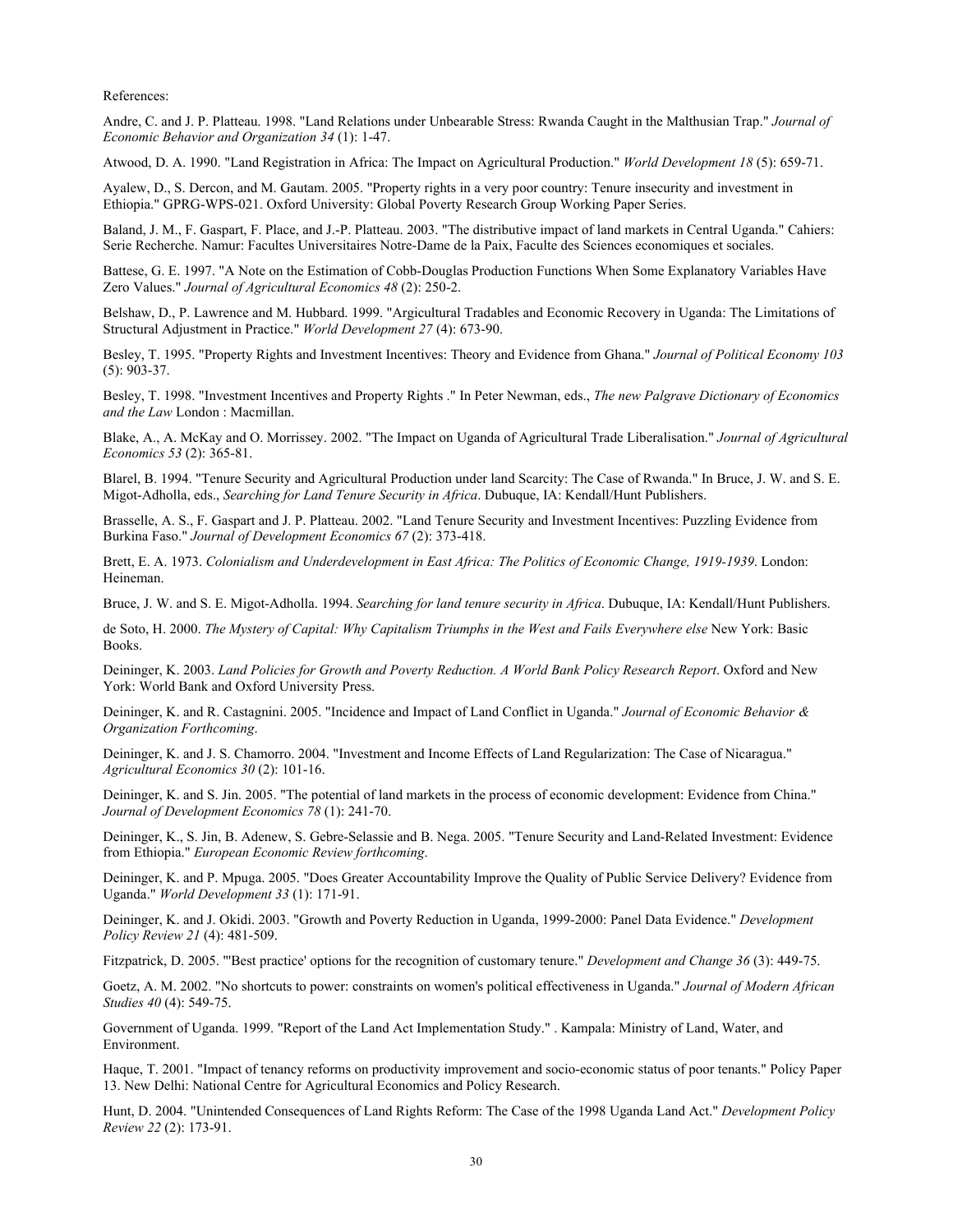Kappel, R., J. Lay and S. Steiner. 2005. "Uganda: No More Pro-poor Growth?" *Development Policy Review 23* (1): 27-53.

Khadiagala, L. S. 2001. "The Failure of Popular Justice in Uganda: Local Councils and Women's Property Rights." *Development and Change 32* (1): 55-76.

Kung, J. K.-S. 2002. "Off-Farm Labor Markets and the Emergence of Land Rental Markets in Rural China." *Journal of Comparative Economics 30* (2): 395-414.

Lavigne Delville, P. 2002. "When Farmers Use 'Pieces of Paper' to Record Their Land Transactions in Francophone Rural Africa: Insights into the Dynamics of Institutional Innovation." *European Journal of Development Research 14* (2): 89-108.

Matlon, P. 1994. "Indigenous Land Use Systems and Investments in Soil Fertility in Burkina Faso." In Bruce, J. W. and S. E. Migot-Adholla, eds., *Searching for Land Tenure Security in Africa*. Dubuque, IA: Kendall/Hunt Publishers.

McAuslan, P. 1998. "Making Law Work: Restructuring Land Relations in Africa." *Development and Change 29* (3): 525-52.

McAuslan, P. 2003. "A narrative on land law reform in Uganda." Conference Paper. Cambridge, MA: Lincoln Institute of Land Policy.

Migot-Adholla, S. E., F. Place and W. Oluoch-Kosura. 1994. "Security of Tenure and Land Productivity in Kenya." In Bruce, J. W. and S. E. Migot-Adholla, eds., *Searching for Land Tenure Security in Africa*. Dubuque, IA: Kendall/Hunt Publishers.

Newey, W. K. 1987. "Efficient Estimation of Limited Dependent Variable Models with Endogenous Explanatory Variables." *Journal of Econometrics 36* (3): 231-50.

Oosterberg, T. 2002. "Designing Viable Land Administration Systems." *World Bank Regional Land Workshop in Kampala, Uganda*.

Ovonji-Odida, I. 2002. "Land, Gender, and Poverty Eradication: Key Findings of a Study on Spousal Land Co-ownership." In Rugadya, M. and H. Busingye, eds., *Gender Perspectives in the Land Reform Process in Uganda*. Kampala, Uganda: Uganda Land Alliance.

Pender, J. 2004. "Development Pathways and Land Management in Uganda." *World Development 32* (5): 767-92.

Pender, J., E. Nkonya, P. Jagger, D. Sserunkuma and H. Ssali. 2004. "Strategies to Increase Agricultural Productivity and Reduce Land Degradation: Evidence from Uganda." *Agricultural Economics 31* (2-3): 181-95.

Peters, P. 2004. "Inequality and social conflict over land in Africa." *Journal of Agrarian Change 4* (3): 269-85.

Pinckney, T. C. and P. K. Kimuyu. 1994. "Land Tenure Reform in East Africa: Good, Bad or Unimportant?" *Journal of African Economies 3* (1): 1-28.

Place, F. and S. E. Migot-Adholla. 1998. "The Economic Effects of Land Registration on Smallholder Farms in Kenya: Evidence from Nyeri and Kakamega Districts." *Land Economics 74* (3): 360-73.

Place, F. and K. Otsuka. 2000. "Population Pressure, Land Tenure, and Tree Resource Management in Uganda." *Land Economics 76* (2): 233-51.

Place, F. and K. Otsuka. 2001. "Tenure, Agricultural Investment, and Productivity in the Customary Tenure Sector of Malawi." *Economic Development and Cultural Change 50* (1): 77-99.

Place, F. and K. Otsuka. 2002. "Land Tenure Systems and Their Impacts on Agricultural Investments and Productivity in Uganda." *Journal of Development Studies 38* (6): 105-28.

Platteau, J. P. 1996. "The Evolutionary Theory of Land Rights as Applied to Sub-Saharan Africa: A Critical Assessment." *Development and Change 27* (1): 29-86.

Reinikka, R. and J. Svensson. 2003. "The Power of Information: Evidence from a Newspaper Campaign to Reduce Capture." World Bank Discussion Paper 3239. Washington DC: World Bank.

Rosen, S. 1974. "Hedonic Prices and Implicit Markets: Product Differentiation in Pure Competition." *Journal of Political Economy 82* (1): 34-55.

Roth, M., J. Cochrane and W. Kisamba-Mugerwa. 1994. "Tenure Security, Credit Use, and Farm Investment in the Rujumbura Pilot Land Registration Scheme, Uganda." In Bruce, J. W. and S. E. Migot-Adholla, eds., *Searching for Land Tenure Security in Africa*. Dubuque, IA: Kendall/Hunt Publishers.

Rugadya, M., E. Obaiko, and H. Kamusiime. 2004. "Gender and the land reform process in Uganda: Assessing gains and losses for women in Uganda." Land Research Series No. 2. Kampala: Associates for Development.

Sjaastad, E. and D. Bromley. 2000a. "The Prejudices of Property Rights: On Individualism, Specificity. and Security in Property Regimes." *Development Policy Review 18* (4): 365-89.

Sjaastad, E. and D. W. Bromley. 2000b. "Indigenous Land Rights in Sub-Saharan Africa: Appropriation, Security and Investment Demand." *World Development 25* (4): 549-62.